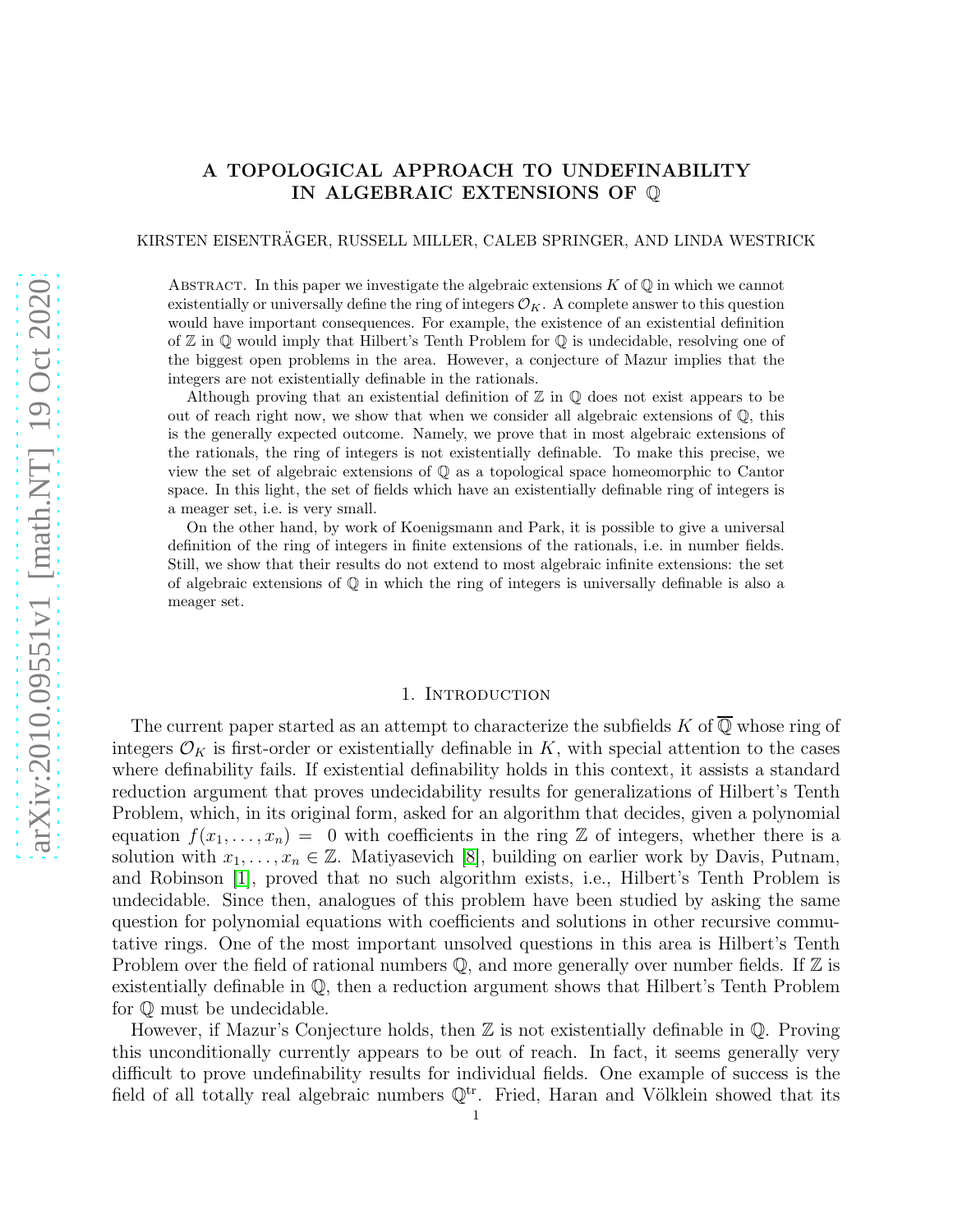first-order theory is decidable [\[3\]](#page-20-2), while J. Robinson showed that the first-order theory of the ring of all totally real integers  $\mathbb{Z}^{tr}$  is undecidable [\[16\]](#page-21-0). This difference in decidability implies that  $\mathbb{Z}^{tr}$  cannot be first-order definable in the field  $\mathbb{Q}^{tr}$ . Another example is the ring  $\overline{Z}$  of all algebraic integers inside  $\overline{Q}$ , which is undefinable by the strong minimality of Q. In both examples, the facts used for proving undefinability are not remotely close to necessary conditions for undefinability. Instead, they simply reflect the available pathways for unconditionally proving undefinability in a limited number of cases.

While it is still an open question whether  $\mathbb Z$  is existentially definable in  $\mathbb Q$ , it is possible to give a first-order definition of  $\mathbb Z$  in  $\mathbb Q$ , i.e. a definition that uses both existential and universal quantifiers. This was first done by J. Robinson [\[14\]](#page-21-1), who generalized this result to define the ring of integers  $\mathcal{O}_K$  inside any number field K [\[15\]](#page-21-2). Later, Rumely [\[17\]](#page-21-3) was able to make the definition of the ring of integers uniform across number fields. Robinson's definition was improved by Poonen [\[11\]](#page-20-3) who gave a  $\forall \exists$ -definition that in every number field K defines its ring of integers. Following this, Koenigsmann [\[5\]](#page-20-4) proved that it is possible to give a universal definition of  $\mathbb Z$  in  $\mathbb Q$ , i.e. a definition that only involves universal  $(\forall)$  quantifiers, and Park extended his result to show that  $\mathcal{O}_K$  is universally definable in K for every number field  $K$  [\[10\]](#page-20-5). This raises the question of whether we can expect universal and first-order definability to continue to hold for many infinite algebraic extensions of Q.

Currently, first-order definability results are only known for certain classes of infinite extensions of the rationals. These are usually proved in order to prove the first-order undecidability of certain infinite extensions via reductions. For example, Videla proved the definability of the ring of integers over certain infinite algebraic pro-p extensions of  $\mathbb{Q}$  [\[20\]](#page-21-4), while Fukuzaki was able to define the ring of integers in infinite extensions in which every finite subextension has odd degree and that satisfy certain ramification conditions [\[4\]](#page-20-6). These results were further generalized by Shlapentokh in [\[19\]](#page-21-5), to which we refer readers for more extensive background on known results for the first-order definability and decidability of infinite algebraic extensions of Q. In Shlapentokh's framework, all known examples of algebraic extensions of Q with first-order definable rings of integers can be viewed as relatively small extensions which are somehow "close" to  $\mathbb Q$ . On the other hand, although first-order definability seems less likely for extensions which are similarly "far from" Q, very few such examples are known, as mentioned above.

In this paper, we take the perspective of considering all algebraic extensions of  $\mathbb Q$  simultaneously. From this vantage point, we prove that  $\mathcal{O}_K$  is both existentially and universally undefinable in K for "most" algebraic extensions  $K$  of  $\mathbb Q$ . To make this notion precise, we use the lens of a natural topology to view the set  $\text{Sub}(\mathbb{Q})$  of subfields of  $\mathbb Q$  as a topological space in which every nonempty open set is non-meager. The precise version of our theorem then can be written as follows:

**Theorem 1.1.** The set of algebraic extensions K of  $\mathbb{Q}$  for which  $\mathcal{O}_K$  is existentially or universally definable is a meager subset of  $\text{Sub}(\mathbb{Q})$ .

In particular, there are uncountably many algebraic extensions  $K$  of  $\mathbb Q$  for which the ring of integers  $\mathcal{O}_K$  is neither existentially nor universally definable in K. Moreover, the theorem remains true when replacing Sub( $\mathbb{Q}$ ) with the quotient space Sub( $\mathbb{Q}$ )/ ≅, which only considers fields up to isomorphism.

To prove this theorem, we study the existential definability of infinite sets  $Z \subseteq \mathbb{Q}$  whose complement is not thin, in the sense of Serre. The necessary background of algebraic number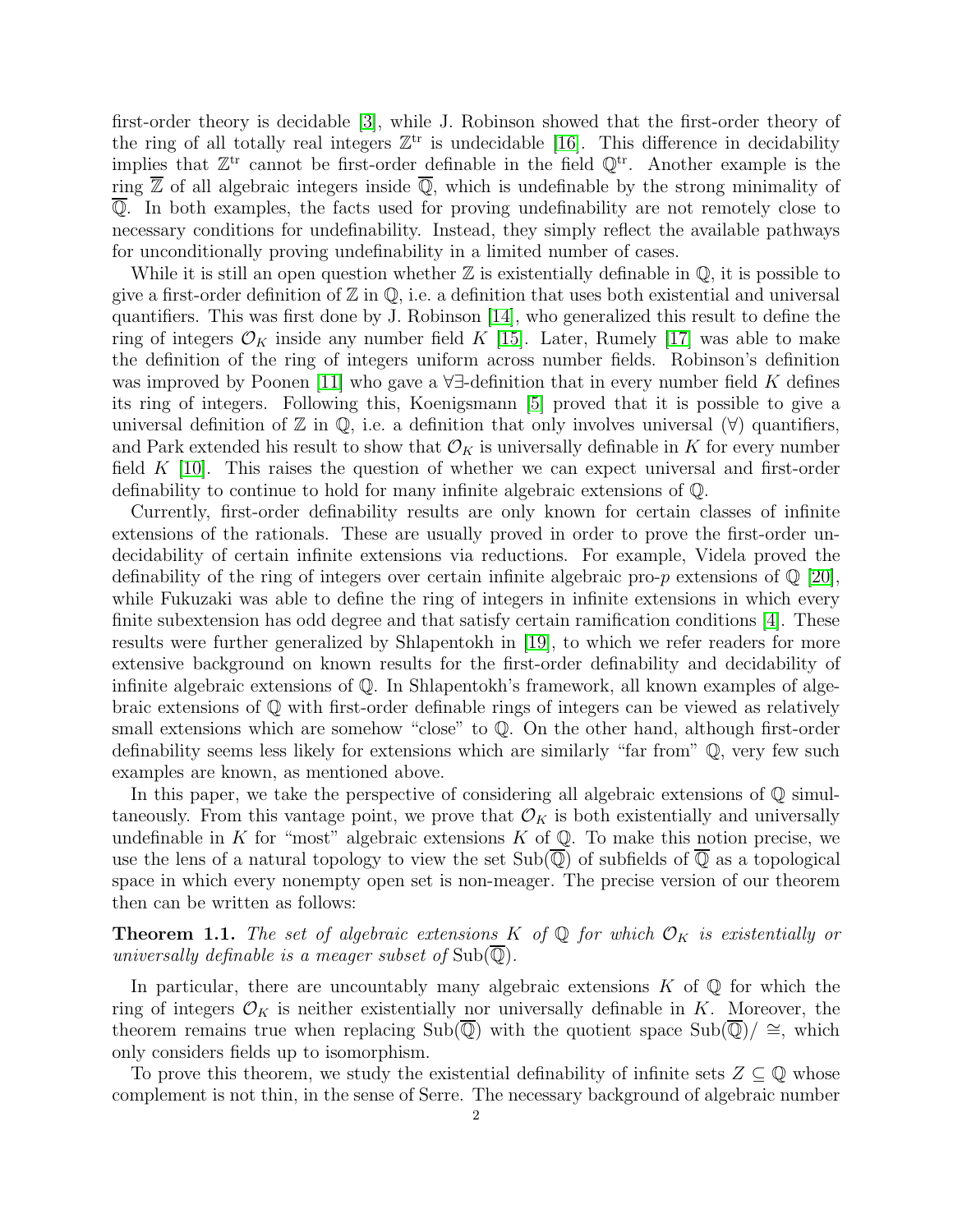theory, arithmetic geometry and thin sets is recalled in Section [2.](#page-2-0) In order to prove the main theorem, we introduce a notion of rank in Section [3](#page-7-0) that formalizes which existential formulas are the "simplest". In particular, rank is a well-ordering of existential formulas, so if  $Z$  is existentially definable in  $\mathbb Q$  over some field  $L \subseteq \overline{\mathbb Q}$ , then there is a formula of minimal rank which does the job. By studying such minimal-rank formulas in Section [4,](#page-10-0) we deduce a convenient normal form for existential definitions; see Theorem [4.8.](#page-15-0) Finally, we introduce the topological spaces of  $Sub(\overline{\mathbb{Q}})$  and  $Sub(\overline{\mathbb{Q}})/\cong$  in Section [5,](#page-15-1) and use the normal form to deduce the main result via Hilbert's Irreducibility Theorem. In fact, the proof also leads to an algorithm which, given a basic open subset  $U \subseteq Sub(\mathbb{Q})$ , produces a computable field  $L \in U$  in which the ring of integers  $\mathcal{O}_L$  is neither existentially or universally definable; see Theorem [5.11.](#page-18-0)

Acknowledgements. This project began during a workshop at the American Institute of Mathematics in May 2019. The authors wish to acknowledge useful conversations with Tom Tucker. Eisenträger was partially supported by National Science Foundation award CNS-1617802 and a Vannevar Bush Faculty Fellowship from the US Department of Defense. Miller was partially supported by Grant  $# 581896$  from the Simons Foundation and by the City University of New York PSC-CUNY Research Award Program. Springer was partially supported by National Science Foundation award CNS-1617802. Westrick was partially supported by the Cada R. and Susan Wynn Grove Early Career Professorship in Mathematics.

### 2. Background from number theory and algebraic geometry

<span id="page-2-0"></span>In this section, we will recall some of the basic facts that we will require for fields, thin sets, and affine varieties. Readers can find additional background in the books of Lang [\[6\]](#page-20-7), Serre [\[18\]](#page-21-6) and Liu [\[7\]](#page-20-8), respectively.

2.1. Field extensions and the irreducibility of polynomials. In the material that follows, we will be presented with the following question: Given number fields  $F \subseteq K$ , which field extensions of F contain elements of the complement  $K \setminus F$ ? This question is intimately related to the irreducibility of polynomials. First, we recall a basic result on the irreducibility of multivariable polynomials.

<span id="page-2-1"></span>**Lemma 2.1.** If  $K/F$  is an extension of fields within a larger field L, and  $z \in L$  is algebraic over F with  $F(z) \cap K \neq F$ , then the minimal polynomial  $h(Z)$  of f over F must be reducible over K.

*Proof.* By hypothesis  $1 < [F(z) \cap K : F]$ , so

$$
[F(z) : F(z) \cap K] < [F(z) : F(z) \cap K] \cdot [F(z) \cap K : F] = [F(z) : F].
$$

From this it follows that  $h(Z)$  must factor over  $F(z) \cap K$ , so it certainly also factors over the larger field K.

The next proposition forms a kind of converse to Lemma [2.1](#page-2-1) when  $K/F$  is a finite Galois extension. Given an algebraic function field  $E = \text{Frac}(F[Y_0, Y_1, \ldots, Y_m]/(f))$  where  $f \in$  $F[Y_0, Y_1, \ldots, Y_m]$  is an irreducible polynomial, the *constant field* of E is the set of elements which are algebraic over F.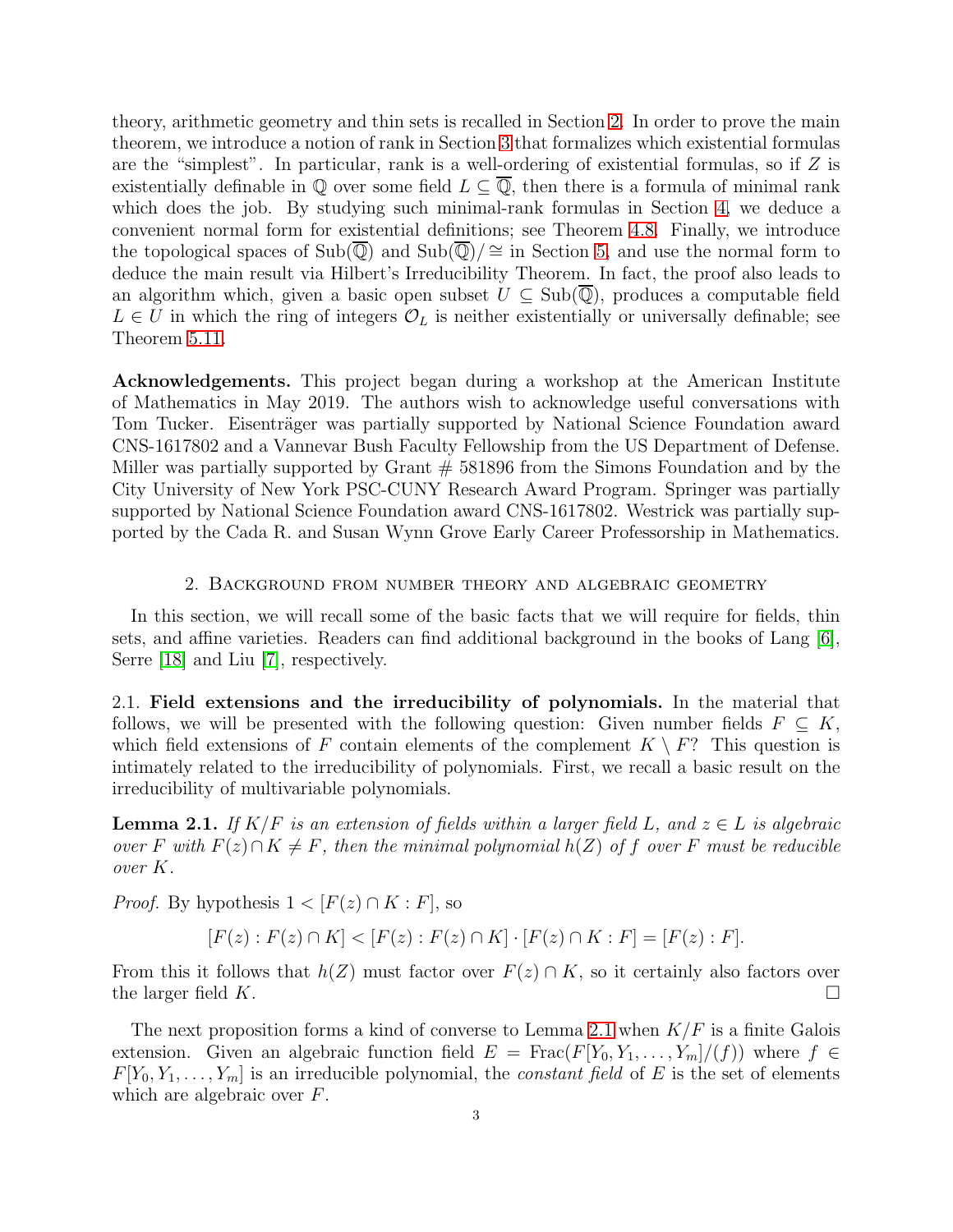<span id="page-3-0"></span>**Proposition 2.2.** Let  $F$  be a number field, and  $K$  a finite Galois extension of  $F$ . If  $m \geq 0$  and  $f \in F[Y_0, Y_1, \ldots, Y_m]$  is an irreducible polynomial that becomes reducible in  $K[Y_0, Y_1, \ldots, Y_m]$ , then the constant field of  $E = \text{Frac}(F[Y_0, Y_1, \ldots, Y_m]/(f))$  is larger than F. In particular, there is an element  $z \in E \backslash F$  such that there is an F-linear field embedding of  $F(z)$  into K with the image of z lying in  $K \setminus F$ .

*Proof.* Assume without loss of generality that  $Y_m$  appears nontrivially in f, and write  $L =$  $F(Y_0, Y_1, \ldots, Y_{m-1})$ . We will view  $E = L(\theta)$  for an element  $\theta$  in the algebraic closure L with minimal polynomial  $f$ . Similarly consider  $K$  to be an extension of  $F$  inside  $L$ .

Suppose that E contains no elements of  $K \setminus F$ . Then  $E \cap K = L \cap K = F$ , and a basic theorem of Galois theory [\[6,](#page-20-7) Theorem 1.12] implies the following because  $K$  is a Galois extension of  $F$ :

$$
[EK : E] = [K : E \cap K] = [K : F] = [K : L \cap K] = [LK : L].
$$

Using the diamond written below, we deduce that  $[E : L] = [EK : LK]$ . Importantly, these field extension degrees are also the degrees of the minimal polynomial of  $\theta$  over L and LK, respectively.



This shows that f remains irreducible over the field  $L = K(Y_0, Y_1, \ldots, Y_{m-1})$  as a polynomial in  $Y_m$ . We claim that f is actually irreducible as an element of the ring  $K[Y_0, Y_1, \ldots, Y_m]$ , which contradicts the hypothesis. To prove this, it only remains to show that the coefficients of f lying in  $K[Y_0, \ldots, Y_{m-1}]$  have no common factor; see [\[6,](#page-20-7) IV.2.3]. Clearly, as a polynomial in  $Y_m$ , the coefficients of f lying in  $F[Y_0, \ldots, Y_m]$  have no common factor over F because f is irreducible over  $F$ . In fact, this implies that the coefficients also have no common factor over any algebraic extension of F by the following lemma, which completes the proof.  $\square$ 

**Lemma 2.3.** Let F be a field and let F' be a separable extension. If  $f_0, f_1, \ldots, f_k$  are a collection of polynomials in  $F[Y_0, \ldots, Y_m]$  with no common factor, then  $f_0, \ldots, f_k$  also have no common factor over the extension F'.

*Proof.* By writing  $f_0, \ldots, f_k$  in terms of their irreducible factors, we can reduce without loss of generality to the case of two irreducible polynomials  $f_0, f_1 \in F[Y_0, \ldots, Y_m]$ . Indeed, for every irreducible factor p of  $f_0$ , there is a polynomial  $f_j$  for  $1 \leq j \leq m$  which is not divisible by p, and it suffices to show that the irreducible factors of  $f_i$  remain relatively prime to p over the larger field  $F'$ .

Notice that irreducible polynomials  $f_0$  and  $f_1$  are relatively prime over F if and only if  $f_0f_1$ generates a radical ideal in  $F[Y_0, \ldots, Y_m]$ , i.e. if and only if  $F[Y_0, \ldots, Y_m]/(f_0f_1)$  is a reduced ring. The latter condition is stable under separable field extensions, i.e.  $F'[Y_0, \ldots, Y_m]/(f_0f_1)$ is also reduced; see [\[7,](#page-20-8) Proposition 3.2.7.(b)]. Therefore  $f_0$  and  $f_1$  have no common factors over  $F'$ .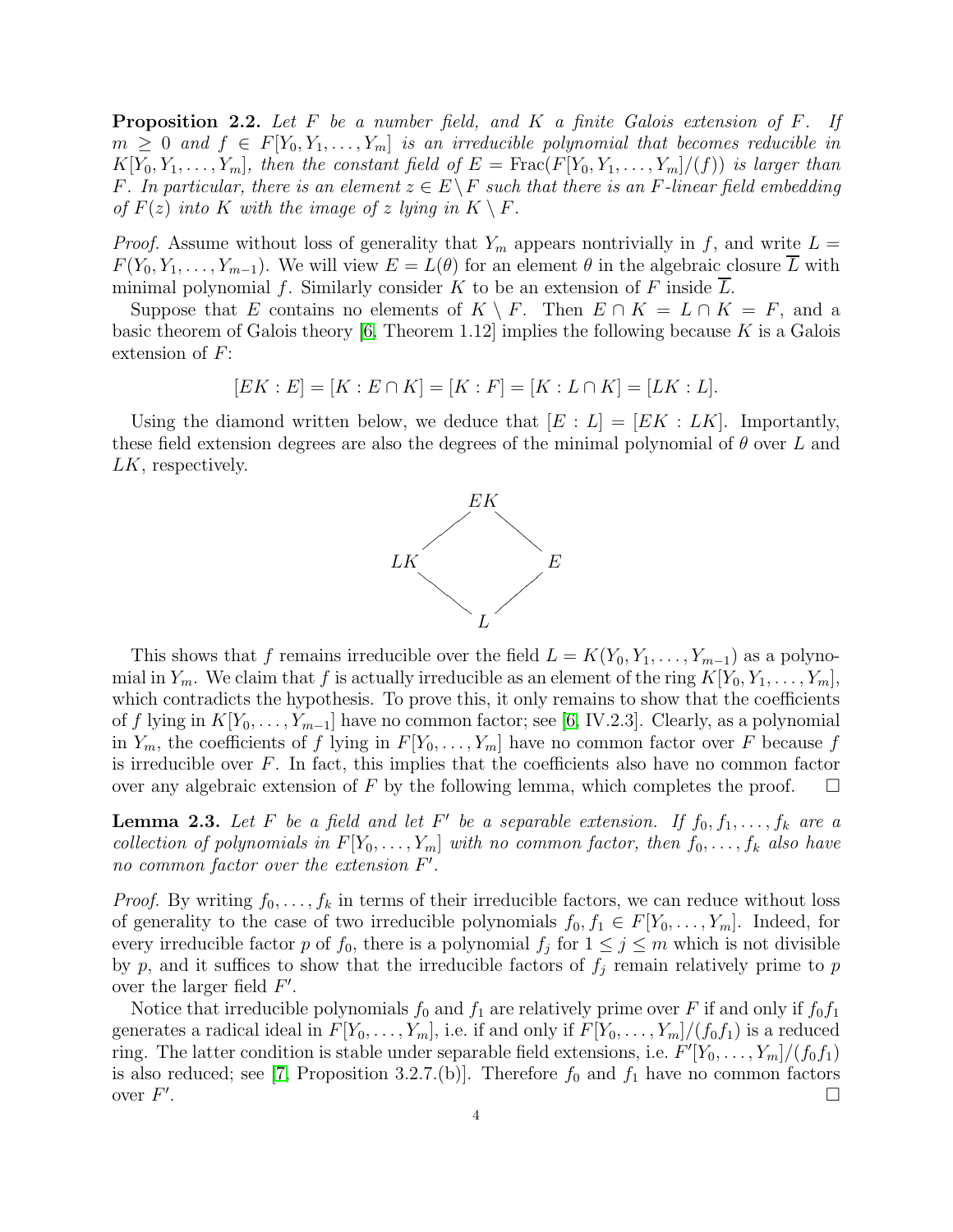<span id="page-4-0"></span>2.2. Dimensions of rings and affine varieties. We will require a usable notion of dimension, which can equivalently be viewed as a geometric or algebraic phenomenon. In particular, there are related notions of the dimension of a commutative ring A, and the dimension of the associated topological space Spec A consisting of all prime ideals of A with the Zariski topology. In this section, we will review some basic facts of commutative algebra and algebraic geometry, limiting the discussion to only what is necessary for our purposes.

First, let us recall this topology and some basic notation. Given a commutative ring A, the set Spec A is endowed with the Zariski topology by defining the following as basic closed and open sets, respectively. For any ideal  $I \subseteq A$ , we define  $V(I)$  to be the subset of Spec A consisting of all prime ideals that contain I, and  $D(f) = \text{Spec } A \setminus V(f)$ . Notice that it is natural via the isomorphism theorems for rings to identify  $V(I)$  with Spec  $A/I$ . With this notation, the closed subsets of  $Spec A$  in the Zariski topology are precisely the sets of the form  $V(I)$  where  $I \subseteq A$  is an ideal, and sets of the form  $D(f)$  for  $f \in A$  form a base for the open subsets of Spec A. In fact, Spec A is an *affine scheme*, meaning that it has even more structure than just a topology, although we will not require this full structure; see [\[7,](#page-20-8) Chapter 2] for more background.

In this paper, we consider the ring  $A = F[Y_0, \ldots, Y_m]$  and its quotients, where F is a subfield of  $\overline{Q}$ . An affine variety over F is an object of the form  $V(I) = \text{Spec } F[Y_0, \ldots, Y_m]/I$ for some  $m \geq 0$  and some ideal  $I \subseteq F[Y_0, Y_1, \ldots, Y_m]$ . Furthermore, if the quotient  $F[Y_0, \ldots, Y_m]/I$  is an integral domain, then the corresponding affine variety is called in*tegral.* We will write  $V(I) = V(f_1, \ldots, f_k)$  when the ideal  $I \subseteq F[X, Y_1, \ldots, Y_m]$  is generated by  $\{f_1, \ldots, f_k\}$ . If there is ambiguity about the base field, then we will write  $V_F$  instead of V for clarity.

Given an affine variety  $V = \text{Spec } F[Y_0, \ldots, Y_m]/I$ , the *rational points* of V (over F) are the tuples  $(y_0, \ldots, y_m) \in F^m$  such that  $f(y_0, \ldots, y_m) = 0$  for all  $f \in I$ . The set of rational points can be identified with the set of all F-algebra homomorphisms  $\varphi : F[Y_0, \ldots, Y_m]/I \to F$ . We refer the reader to [\[7,](#page-20-8) Section 2.3.2] for more details. As we are frequently working over non-algebraically closed fields, it is possible for nontrivial affine varieties to have no rational points, such as the affine variety  $Spec \mathbb{Q}[Y_0, \ldots, Y_m]/(Y_0^2 + \cdots + Y_m^2 + 1)$  for any  $m \geq 0$ . We can view the varieties as geometric objects which help us find and describe the rational points.

The Krull dimension of a ring A, written  $\dim(A)$ , is the supremal length r of a chain of prime ideals  $\mathfrak{p}_0 \subsetneq \cdots \subsetneq \mathfrak{p}_r$  in A. Similarly, given a topological space X, we define dim(X) to be the supremal length r of a chain of irreducible closed subsets  $Z_0 \subsetneq \cdots \subsetneq Z_r$  in X. The following proposition equates these two notions of dimension. Recall that the nilradical of a commutative ring is the set of all nilpotent elements, or equivalently the intersection of all prime ideals.

**Proposition 2.4** (Proposition 2.5.8, [\[7\]](#page-20-8)). Let A be a (commutative) ring and let N be the nilradical of A. Then  $\dim(\text{Spec } A) = \dim(A) = \dim(A/N)$ .

In our applications, we need to understand the dimension of subsets of affine varieties. Recall that if X is any topological space and Y is any subset of X endowed with the subset topology, then  $\dim(Y) \leq \dim(X)$  [\[7,](#page-20-8) Proposition 2.5.5]. In the context of affine varieties and open subsets, this inequality is often an equality due to the fact that open subsets in the Zariski topology are "large". This idea is formulated precisely in the following proposition.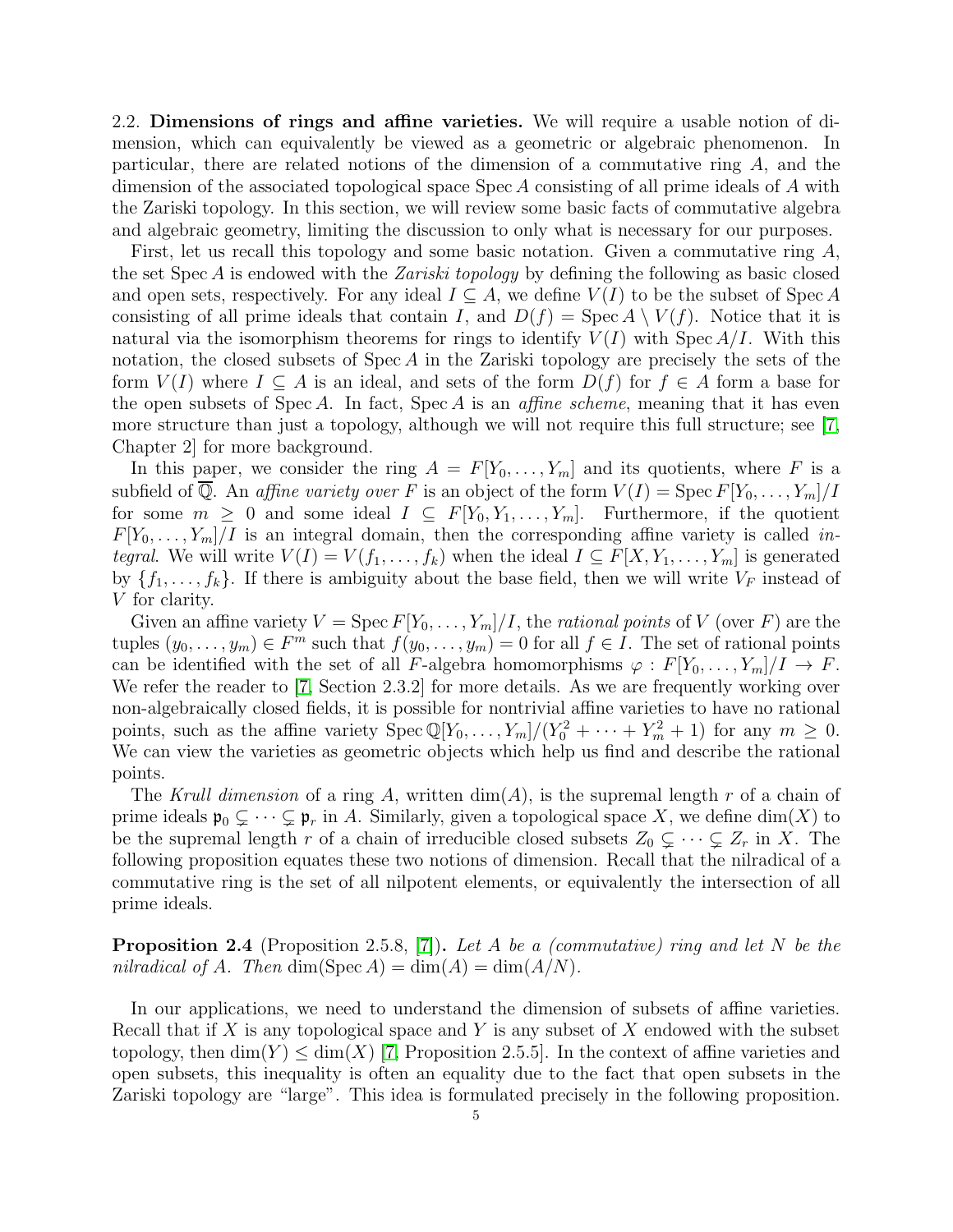Given a field extension  $L/F$ , we write trdeg<sub>F</sub> L for the transcendence degree of L over F. If  $X = \text{Spec } A$  is an integral affine variety, we call  $\text{Frac}(A)$  the function field of X.

<span id="page-5-2"></span>**Proposition 2.5** (Proposition 2.5.19, [\[7\]](#page-20-8)). If  $X = \text{Spec } A$  is an integral affine variety over a field F, then

$$
\dim(U) = \dim(X) = \operatorname{trdeg}_F \operatorname{Frac}(A)
$$

for any nonempty open subset  $U \subset X$ .

Similarly, it is helpful to know when a subset of a topological space  $X$  has strictly smaller dimension than X. In contrast to the result immediately above, this often happens for proper closed subsets of an affine variety.

<span id="page-5-3"></span>**Proposition 2.6** (Corollary 2.5.26, [\[7\]](#page-20-8)). Let  $X = \text{Spec } A$  be an integral affine variety. If  $f \in A$  is nonzero, then every irreducible component of  $V(f)$  has dimension  $\dim(X) - 1$ . In particular, every proper closed subset of  $X$  has strictly smaller dimension than  $X$ .

So far in this section, the definition of dimension depends on the base field  $F \subseteq \overline{Q}$ , a priori. However, the result below clarifies that dimension stays the same under base extension. This allows us to ignore the field of definition to some extent, especially when defining the rank of a formula below, although the notion of integrality truly does depend on the base field, so care is still required when applying the previous two propositions.

<span id="page-5-0"></span>**Proposition 2.7** (Proposition 3.2.7, [\[7\]](#page-20-8)). Let  $F \subseteq L \subseteq \overline{\mathbb{Q}}$  be fields. Given an affine variety  $V_F(f_1,\ldots,f_k)=\operatorname{Spec} F[Y_0,\ldots,Y_m]/(f_1,\ldots,f_k)$ , the affine variety

 $V_L(f_1, \ldots, f_k) = \text{Spec } L[Y_0, \ldots, Y_m]/(f_1, \ldots, f_k)$ 

is the base extension of the variety  $V_F(f_1,\ldots,f_k)$  to L, and these affine varieties have the same dimension.

To apply this proposition to open sets, we remark that open sets can be equivalently viewed as affine varieties themselves, albeit in a different ambient space with an extra variable.

<span id="page-5-1"></span>**Corollary 2.8.** Let  $F \subseteq \overline{\mathbb{Q}}$  be a field. For polynomials  $g, f_1, \ldots, f_k \in F[Y_0, \ldots, Y_m]$ , define  $A = F[Y_0, \ldots, Y_m]/(f_1, \ldots, f_k)$  and let  $A_q$  be the localization of A be the element g. Then there are isomorphisms of ringed topological spaces

$$
V_F(f_1,\ldots,f_k)\cap D(g)\cong \operatorname{Spec}(A_g)\cong V_F(f_1,\ldots,f_k,Y_{m+1}g-1).
$$

In particular,  $\dim(V_F(f_1,\ldots,f_k)\cap D(g)) = \dim(V_L(f_1,\ldots,f_k)\cap D(g))$  for any algebraic extension of fields  $L \supseteq K$ .

Proof. The first isomorphism is [\[7,](#page-20-8) Lemma 2.3.7]. The second isomorphism actually follows from a well-known isomorphism of underlying rings

$$
A_g \cong F[Y_0, \ldots, Y_{m+1}]/(f_1, \ldots, f_k, Y_{m+1}g - 1);
$$

see [\[13,](#page-20-9) Lemma §6.2]. Therefore, the statement on dimension follows immediately from Proposition [2.7.](#page-5-0)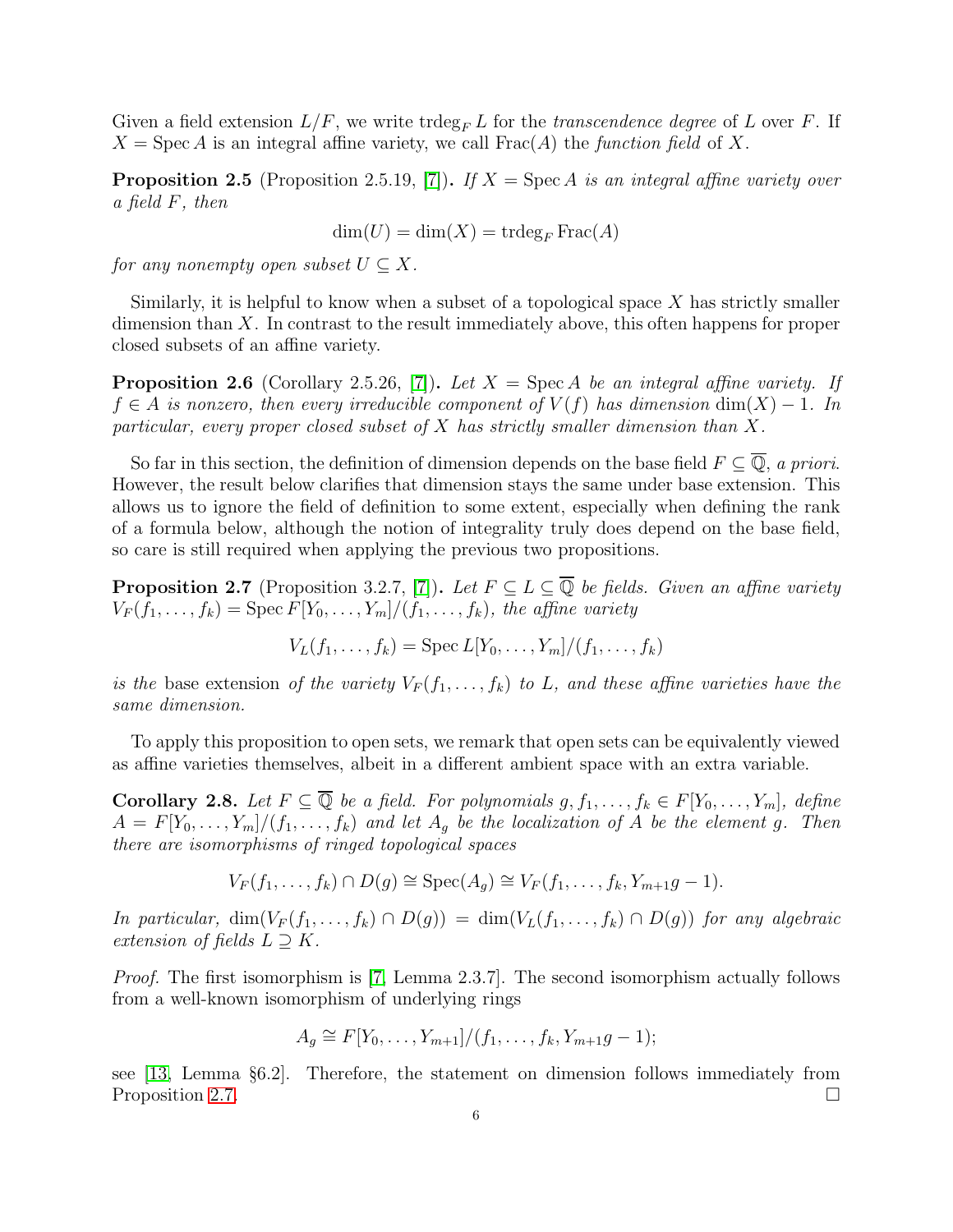2.3. Thin sets. Hilbert's Irreducibility Theorem can take many different forms, but we put a simple version here that suffices for the purposes of this article. For brevity, we present thin sets as a black box, and refer the reader to [\[18,](#page-21-6) Prop. 3.3.5] for more details. Essentially, a thin subset  $T \subseteq K$  of a number field is small, in the view of arithmetic geometry. For example, any set of points that is contained in a closed subvariety of affine *n*-space  $K<sup>n</sup>$ , and which is different from the entire space, is thin with respect to  $K$ . All necessary details can be deduced from the results we recall below .

**Theorem 2.9** (Hilbert's Irreducibility Theorem). Let  $f(Y_0, Y_1, \ldots, Y_m)$  be a polynomial with coefficients in a number field K which is irreducible as an  $(m+1)$ -variable polynomial. There exists a thin set  $T \subseteq K^m$  such that if  $(y_1, \ldots, y_m) \in K^m \setminus T$ , then  $f(Y_0, y_1, \ldots, y_m)$  is an irreducible single-variable polynomial of degree  $\deg_{Y_0}(f)$ .

In order for the theorem above to be non-trivial, we need to know that  $K^m$  is not a thin subset of itself, and this is indeed true for all number fields [\[18,](#page-21-6) Prop 3.4.1]. Moreover, the propositions below show that thin sets cannot contain arithmetically important subsets, which will allow us to use Hilbert's Irreducibility Theorem in the cases we care about.

<span id="page-6-0"></span>**Proposition 2.10** (Proposition 3.2.1, [\[18\]](#page-21-6) ). If  $L/K$  is a finite extension of fields and  $T \subseteq L^m$  is thin with respect to L, then  $T \cap K^m$  is thin with respect to K.

<span id="page-6-3"></span>**Proposition 2.11.** If K is a number field, then no thin subset of K contains either  $\mathbb{Z}$  or  $\mathbb{Q} \setminus \mathbb{Z}$ .

*Proof.* Thin sets of  $\mathbb Q$  cannot contain  $\mathbb Z$  or  $\mathbb Q \setminus \mathbb Z$  by [\[18,](#page-21-6) Theorem 3.4.4] and [18, Prop. 3.4.2], respectively. Thus, the result for arbitrary number fields follows from Proposition [2.10.](#page-6-0)  $\Box$ 

Moreover, we can understand thin sets in products. This lemma will be used to show that if a set  $Z \subseteq \mathbb{Q}$  is not thin, then the product  $Z \times \mathbb{Q}^n$  cannot be thin, either.

<span id="page-6-2"></span>**Lemma 2.12.** If  $n \geq 0$  and  $S \subseteq \mathbb{Q}$  is a set such that  $S \times \mathbb{Q}^n \subseteq \mathbb{Q}^{n+1}$  is thin, then  $S \subseteq \mathbb{Q}$ is thin.

*Proof.* There is a line  $\mathcal{L} \subseteq \mathbb{Q}^{n+1}$  such that  $\mathcal{L} \cap (S \times \mathbb{Q}^n)$  is thin in  $\mathcal{L}$  and the projection of  $\mathcal{L}$ to the first coordinate is all of  $\mathbb{Q}$  [\[18,](#page-21-6) Proposition 3.2.3]. As  $\mathcal{L}$  is a line, this projection is an isomorphism and  $\mathcal{L} \cap (S \times \mathbb{Q}^n)$  maps onto to the set S. Therefore, S is thin in  $\mathbb{Q}$ .

Finally, we prove a proposition that lets us stitch this material together. This is ultimately the result that is required in the proof of our main theorem.

<span id="page-6-1"></span>**Proposition 2.13.** Let K be a number field and let  $f(X, Y_1, \ldots, Y_m)$ ,  $g(X, Y_1, \ldots, Y_m) \in$  $K[X, Y_1, \ldots, Y_m]$  be relatively prime irreducible polynomials. Then there is a thin set  $T \subseteq$  $K^m$  such that  $f(x, y_1, \ldots, y_{m-1}, Y)$  and  $g(x, y_1, \ldots, y_{m-1}, Y)$  are relatively prime irreducible single-variable polynomials for every  $(x, y_1, \ldots, y_{m-1}) \in K^m \setminus T$ , of degrees  $\deg_{Y_m}(f)$  and  $\deg_{Y_m}(g)$ , respectively.

*Proof.* Take  $T_0$  to be the union of the two thin sets given by applying Hilbert's Irreducibility Theorem to f and g separately. By construction,  $f(x, y_1, \ldots, y_{m-1}, Y)$  and  $g(x, y_1, \ldots, y_{m-1}, Y)$ are irreducible polynomials in Y for every  $(x, y_1, \ldots, y_{m-1}) \in K^m \setminus T_0$ , and it only remains to check the claim of relative primality.

If  $\deg_{Y_m}(f) \neq \deg_{Y_m}(g)$ , then this claim is trivial. Therefore, write  $d = \deg_{Y_m}(f) =$  $\deg_{Y_m}(g)$ , and consider  $(x, \ldots, y_{m-1}) \in K^m \setminus T$ . Since the polynomials  $f(x, y_1, \ldots, y_{m-1}, Y)$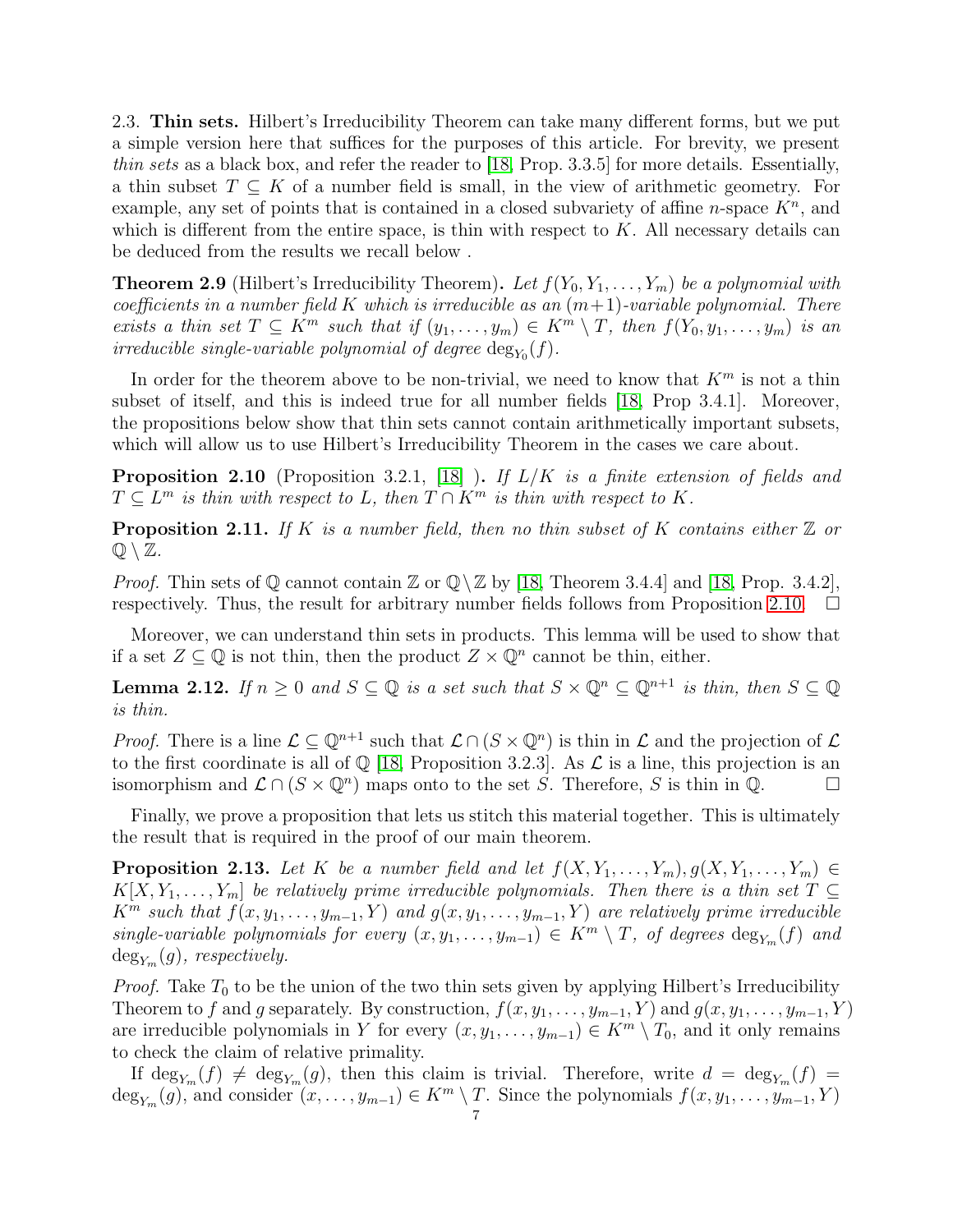and  $g(x, y_1, \ldots, y_{m-1}, Y)$  are irreducible, the failure of relative primality implies that they are unit multiples of each other, i.e.,  $f(x, y_1, \ldots, y_{m-1}, Y) = zg(x, y_1, \ldots, y_{m-1}, Y)$  for some nonzero  $z \in K$ . In particular, if we write

$$
f(X, Y_1, \dots, Y_m) = \sum_{i=0}^d f_i(X, Y_1, \dots, Y_{m-1}) Y_m^i,
$$
  

$$
g(X, Y_1, \dots, Y_m) = \sum_{i=0}^d g_i(X, Y_1, \dots, Y_{m-1}) Y_m^i,
$$

where  $f_i, g_i \in K[X, Y_1, \ldots, Y_{m-1}]$  are polynomials, then this condition is the same as

$$
f_i(x, y_1, \ldots, y_{m-1}) = zg_i(x, y_1, \ldots, y_{m-1})
$$

for all  $0 \leq i \leq d$ . Multiplying these conditions together, we get the equations

$$
f_ig_j=zg_ig_j=g_if_j
$$

for  $0 \leq i, j \leq d$ . We will show that this system of equations holds only inside a thin set, which completes the proof.

We claim that the polynomial

$$
f_i(X, Y_1, \ldots, Y_{m-1})g_j(X, Y_1, \ldots, Y_{m-1}) - g_i(X, Y_1, \ldots, Y_{m-1})f_j(X, Y_1, \ldots, Y_{m-1})
$$

is nonzero for some choice of i and j. Indeed, if this were not the case, then we would find that

$$
f_i(X, Y_1, \dots, Y_{m-1})g(X, Y_1, \dots, Y_m) = \sum_{j=0}^d f_i(X, Y_1, \dots, Y_{m-1})g_j(X, Y_1, \dots, Y_{m-1})Y_m^j
$$
  
= 
$$
\sum_{j=0}^d g_i(X, Y_1, \dots, Y_{m-1})f_j(X, Y_1, \dots, Y_{m-1})Y_m^j
$$
  
= 
$$
g_i(X, Y_1, \dots, Y_{m-1})f(X, Y_1, \dots, Y_m)
$$

for all i. As g and f are irreducible and the only polynomials on the left and right sides of the equation containing the variable  $Y_m$ , we conclude that they are unit multiples of each other, which contradicts the hypothesis of relative primality.

Therefore, let  $T_1$  be the set of all K-rational points on the affine variety

$$
V_K(\{f_i g_j - g_i f_j : 0 \le i < j \le \deg_{Y_m}(f)\}).
$$

Since one of the polynomials in the defining set is nonzero, the affine variety is a proper closed variety, which implies that  $T_1$  is a thin set by definition. By construction, the set  $T = T_0 \cup T_1$  is the desired thin set.

### 3. Rank of a Formula

<span id="page-7-0"></span>The goal of this section is to define a notion of rank for existential formulas in the language of fields, using degrees of polynomials and dimensions of varieties, as well as the number of ∃-quantifiers used. Certain formulas will have the same rank, just as certain polynomials have the same degree. Crucially, the ranks are well-ordered.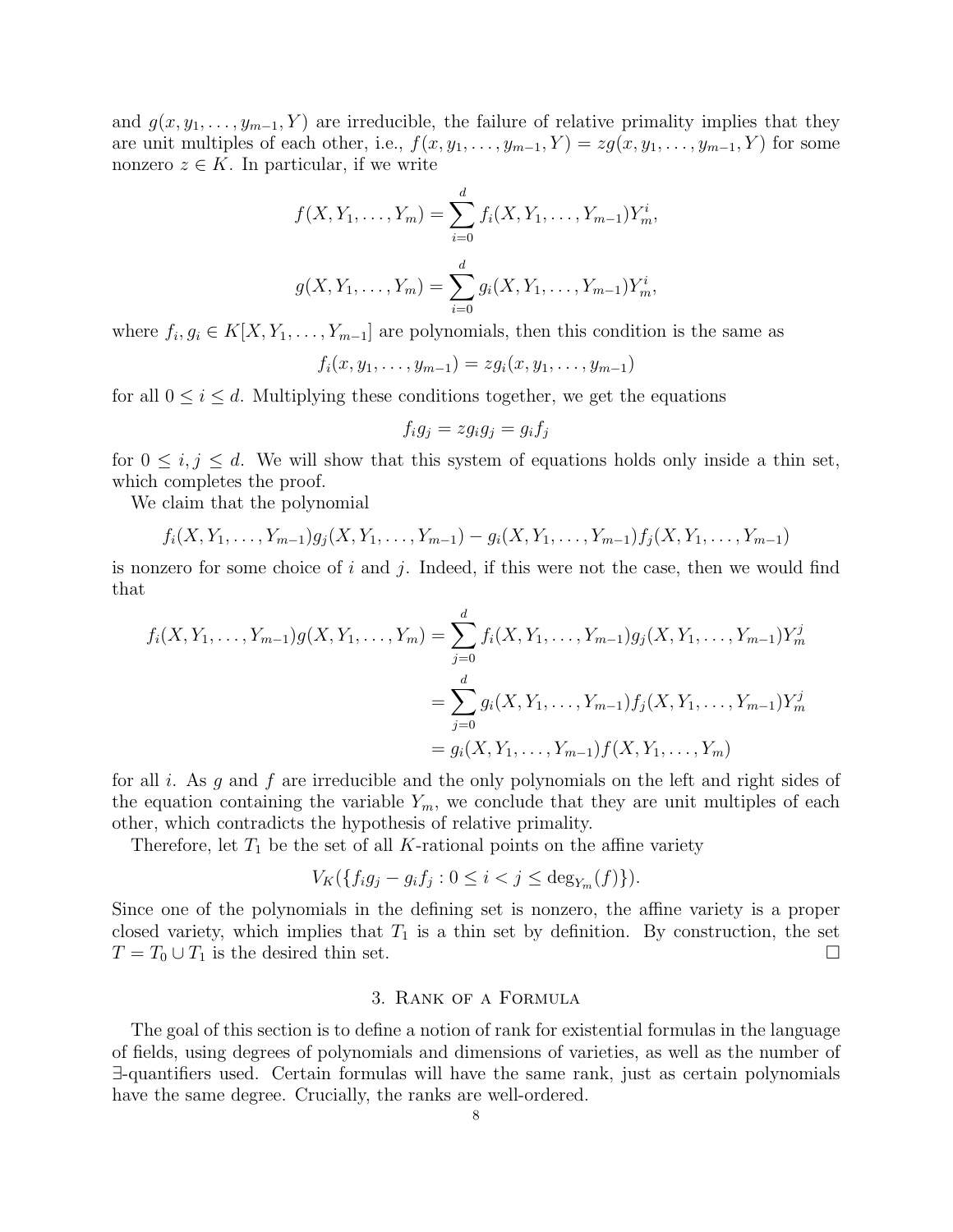### 3.1. A useful well-ordering.

<span id="page-8-0"></span>**Definition 3.1.** Let  $(\mathcal{L}, \langle \rangle)$  be a linear order. For a finite tuple  $(a_0, \ldots, a_n) \in \mathcal{L}^{<\omega}$ , write  $\vec{a}^*$ for the tuple of the same  $(n + 1)$  elements (including repetitions) arranged in  $\leq$ -descending order:  $\vec{a}^* = (a_{\alpha(0)}, \ldots, a_{\alpha(n)})$  where  $\alpha$  is a permutation and  $a_{\alpha(i+1)} \le a_{\alpha(i)}$  for all  $i < n$ . Write  $\vec{a} = \vec{b}$  just if  $\vec{a}^* = \vec{b}^*$ .

Then the \*-order  $(\mathcal{L}^*,<^*)$  is the lexicographic order  $\langle * \rangle$  (defined using  $\langle$  on individual coordinates) on the set  $\mathcal{L}^*$  of  $=^*$ -equivalence classes in  $\mathcal{L}^{<\omega}$ . To be clear: if  $\vec{a}^*$  is a proper initial segment of  $\vec{b}^*$ , then  $\vec{a}^* \lt^* \vec{b}^*$ .

Equivalently, one can view the elements of  $\mathcal{L}^*$  as finite multisets of elements of  $\mathcal{L}$ , with the elements of each multiset listed in <-nonincreasing order.

<span id="page-8-1"></span>**Lemma 3.2.** If  $(L, <)$  is a well order, then so is  $(L^*, <^*)$ .

*Proof.* Clearly  $\lt^*$  is a linear order. If it were not a well order, there would be a least  $a \in \mathcal{L}$ such that some infinite  $\lt^*$ -descending sequence begins with an  $\vec{a}^*$  whose greatest element is a. Choose such an  $\vec{a}^* = (a^k, a_1, \ldots, a_n)$ , in nonincreasing order with  $a_1 < a$  after a appears k times, with k as small as possible (and allowing  $n = 0$ ). Then the infinite descending sequence beginning with this  $\vec{a}^*$  can only have finitely many terms that begin with  $a^k$ , for if there were infinitely many, then by "chopping off" the  $a<sup>k</sup>$  from each term, we would get an infinite sequence contradicting the choice of a. But then, immediately after the last term beginning with  $a^k$  comes a term beginning with  $a^j$  for  $j < k$ , and this term also begins an infinite descending sequence in  $\mathcal{L}^*$ , contradicting either the minimality of k (if  $j > 0$ ) or the minimality of a (if  $j = 0$ ).

3.2. Definition of rank. We present an explicit way to put a well-ordering on the set of existential formulas with parameters in any given field. This is done by associating a rank to every existential formula.

Any existential formula  $\alpha(X)$  can be written in disjunctive normal form

$$
\alpha(X) = \exists \vec{Y} (\alpha_1 \vee \alpha_2 \vee \cdots \vee \alpha_n),
$$

where each  $\alpha_i(X, \vec{Y})$  is a conjunction of equations and inequations. Bringing the existential quantifiers inside the disjunctions and discarding any unused quantifiers, any existential formula can be rewritten as

$$
((\exists Y_1 \cdots \exists Y_{m_1}) \alpha_1) \vee \cdots \vee ((\exists Y_1 \cdots \exists Y_{m_n}) \alpha_n),
$$

where all variables  $Y_1, \ldots, Y_{m_i}$  appear in  $\alpha_i$ . One can also easily rearrange any  $\alpha_i(X, \vec{Y})$  into a conjunction of the form

$$
f_1(X, \vec{Y}) = \cdots = f_k(X, \vec{Y}) = 0 \& g(X, \vec{Y}) \neq 0.
$$

Only one inequation  $g \neq 0$  is needed, as several  $g_i(X, \vec{Y})$  could be multiplied together. It is allowed for  $g$  to be the constant 1. We call an existential formula *rankable* if it is given in the above format. It is trivial to rearrange any existential formula into rankable format, so in this paper any existential formula which appears is assumed to be rankable.

Before defining rank, we present a way to order tuples of polynomials. Notice that this notion depends on a specific order for the variables.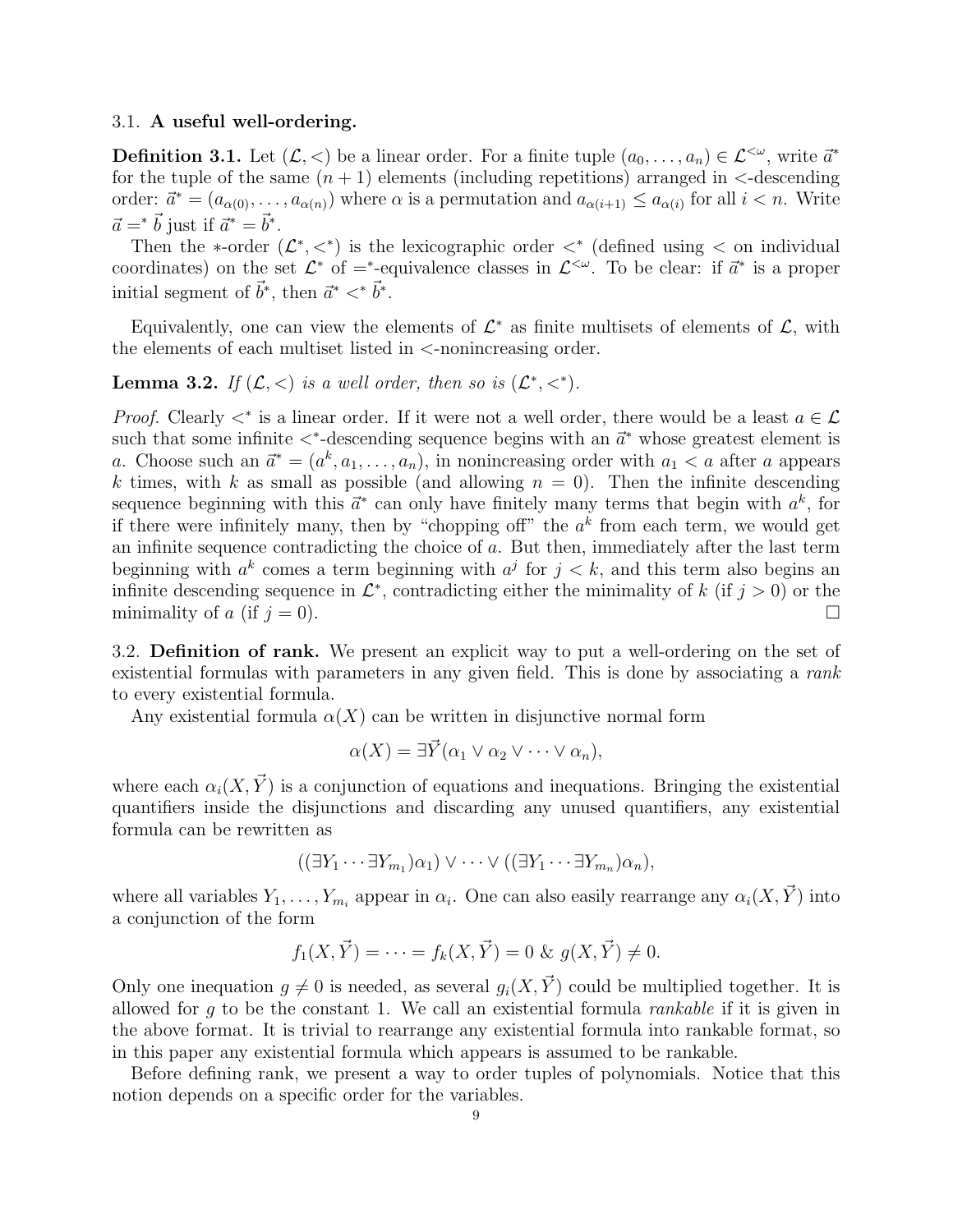**Definition 3.3.** For the variables  $X, Y_1, \ldots, Y_m,$  the  $multidegree$  of a monomial  $X^cY_1^{d_1}$  $Y_1^{d_1}\cdots Y_m^{d_m}$ is  $(c, d_1, \ldots, d_m)$ , and these  $(m + 1)$ -tuples are ordered by the reverse lexicographic order. The multidegree mdeg(f) of a polynomial f is the maximum of the multidegrees of each monomial appearing (with nonzero coefficient) in it.

Observe that the linear order defined above on multidegrees is a well-ordering.

<span id="page-9-0"></span>Definition 3.4. A basic rankable formula is an existential formula of the form

$$
\exists Y_1 \cdots \exists Y_m \ [f_1(X, Y_1, \ldots, Y_m) = \cdots = f_k(X, Y_1, \ldots, Y_m) = 0 \& g(X, \vec{Y}) \neq 0],
$$

and the rank of such a formula is the triple

$$
rk(\beta) = (m, e, (\text{mdeg}(f_1), \dots, \text{mdeg}(f_k))^*),
$$

where the second component is the dimension e of  $V_{\overline{\mathbb{Q}}}(\vec{f}) \cap D(g)$ , as defined in Section [2.2,](#page-4-0) and the third component uses the  $=$ <sup>\*</sup>-classes of tuples of multidegrees, as in Definition [3.1.](#page-8-0)

In this definition, we see that  $V_{\overline{\mathbb{Q}}}(\vec{f}) \cap D(g)$  is a subset of an ambient space of dimension  $m+1$ . Therefore, the first coordinate of the definition of rank can be equivalently viewed as a measure of the dimension of this ambient space. Additionally, by Corollary [2.8,](#page-5-1) the base field does not matter in the definition of the dimension e, so we will usually drop the  $\overline{\mathbb{Q}}$  from this notation.

We define an order ≺ on ranks of basic rankable formulas in forwards lexicographic order, meaning that

$$
(m, e, (d_1, \ldots, d_k)^*) \prec (m', e', (d'_1, \ldots, d'_{k'})^*)
$$

if and only if one of the following holds:

- $m < m'$ , i.e., the first formulas uses fewer  $\exists$ -quantifiers; or
- $m = m'$  and  $e < e'$ , so the first formula defines an open variety of lesser dimension than the second; or
- $m = m'$  and  $e = e'$  and  $(d_1, \ldots, d_k)^* \leq (d'_1, \ldots, d'_{k'})^*$ , so the first formula uses polynomials of lower multidegree.

The least possible rank of a (satisfiable) basic rankable formula is  $(0,0,(1)^*)$ , which is the rank of the quantifier-free formula  $X = x$  for any specific value x: here  $m = 0, k = 1$  and the variety, which has a single component whose dimension is 0, is defined by  $f_1 = X - x = 0$ whose multidegree (in the single variable X, since  $m = 0$ ) is simply 1. (The variety defined by  $0 = 0$  has dimension 1, so the formula  $0 = 0$  has higher rank.)

Let R denote the set of all possible ranks of basic rankable formulas. Then  $(\mathcal{R}, \prec)$  is a well-ordering. (The third component of  $\prec$  is well-ordered by Lemma [3.2.](#page-8-1)) Let  $(R^*, \prec^*)$  be the result of applying Definition [3.1](#page-8-0) to  $(\mathcal{R}, \prec)$ .

Observe that an existential formula is rankable if and only if it is the finite disjunction of basic rankable formulas.

**Definition 3.5.** If  $\alpha = \vee_{i=1}^{r} \beta_i$  is a rankable formula, the *rank* of  $\alpha$  is defined to be

$$
rk(\alpha) = (rk(\beta_1), \ldots, rk(\beta_n))^* \in \mathcal{R}^*
$$

The rankable formulas can then be compared using the ordering  $\prec^*$ . By Lemma [3.2,](#page-8-1)  $(\mathcal{R}^*, \prec^*)$  is a well-order.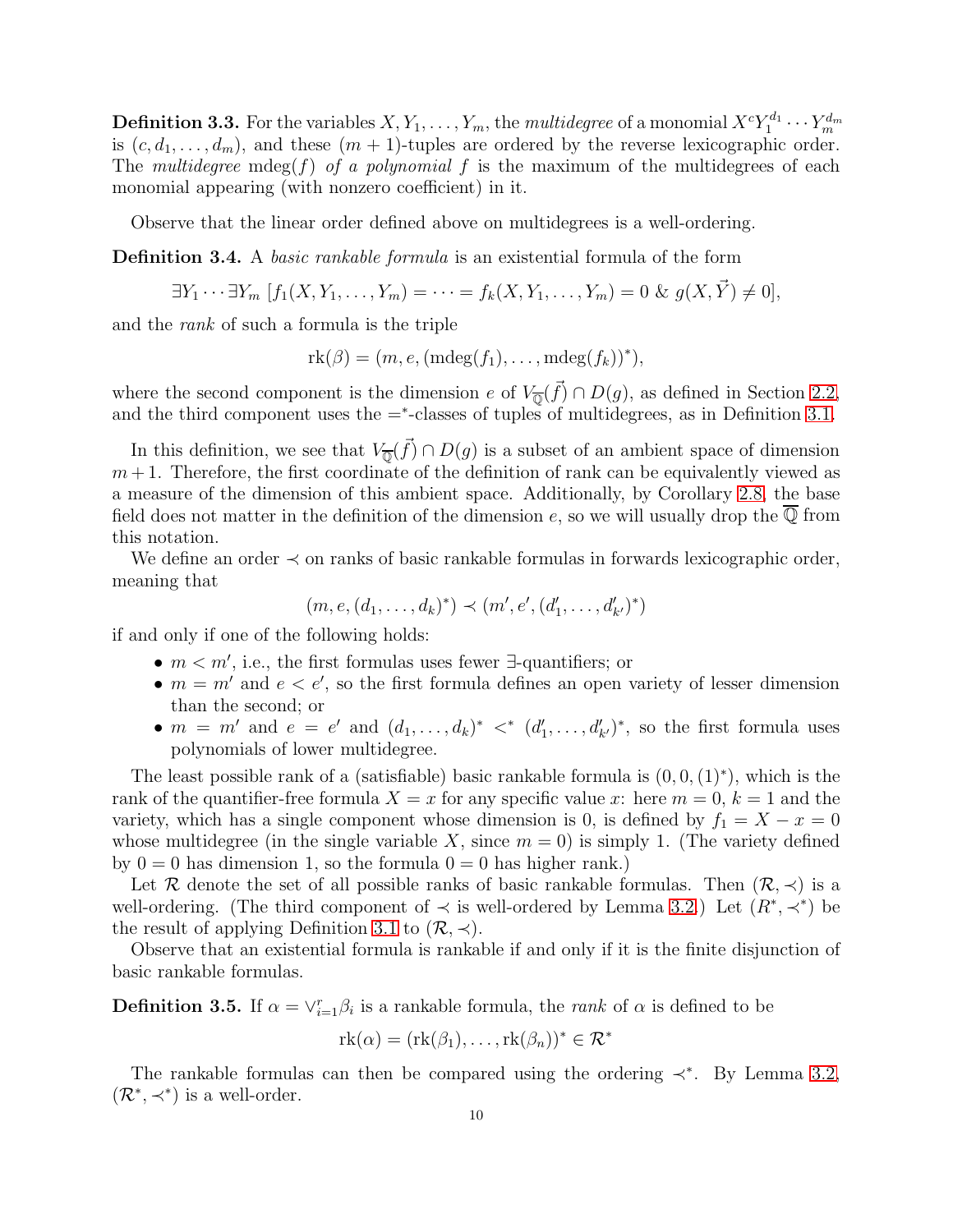#### 4. Minimal formulas and hypersurfaces

<span id="page-10-0"></span>The well-ordering of ranks means that every nonempty set of existential formulas has an element of minimal rank. For example, if there exists an existential formula that defines  $\mathcal{O}_L$ in L, then there is an existential formula  $\alpha$  that accomplishes this which has minimal rank among all such formulas. Such a formula can be considered a minimal successful formula. This motivates the following general definition.

**Definition 4.1.** For a field  $L \subseteq \overline{Q}$  and an existential formula  $\alpha(X)$  with coefficients from L, we say  $\alpha$  is L-minimal if  $\alpha$  has minimal rank among all existential formulas  $\alpha'$  for which

$$
\forall x (\alpha(x) \iff \alpha'(x))
$$

holds over L.

In order for the above to make sense,  $\alpha'$  ranges only over those existential formulas which have coefficients from L. We will show that any L-minimal formula must take the form of a disjunction of formulas with two very simple formats: quantifier-free formulas, and formulas with only one equation and one inequation.

We will start by considering a general rankable formula, then minimize it as much as possible. First, we want to minimize the number of quantifiers, which is the first component of rank. Clearly, we can eliminate the quantifier for any variable that does not appear in any polynomial of the formula. The following simple lemma allows us also to remove any variables that appear in the inequation, but none of the equations.

<span id="page-10-1"></span>**Lemma 4.2.** Let  $1 \leq e \leq m$  and let  $\delta(X)$  be the basic rankable existential formula

$$
\exists Y_1 \cdots \exists Y_m \ [f_1(X, Y_1, \ldots, Y_e) = \cdots = f_k(X, Y_1, \ldots, Y_e) = 0 \neq g(X, Y_1, \ldots, Y_m)],
$$

where  $f_i \in F[X, Y_1, \ldots, Y_e]$  and  $g \in F[X, Y_1, \ldots, Y_m]$  for some field F.

Then there are polynomials  $g_1, \ldots, g_r \in F[X, Y_1, \ldots, Y_e]$  such that  $\delta(X)$  is equivalent over F to the disjunction of formulas

$$
\vee_{i=1}^{r} \exists Y_1 \cdots \exists Y_e \ [f_1(X, \vec{Y}) = \cdots = f_k(X, \vec{Y}) = 0 \neq g_i(X, \vec{Y})].
$$

*Proof.* Write out  $g = \sum_{i=0}^{d_m} g_i(X, Y_1, \ldots, Y_{m-1}) Y_m^i$  as a polynomial in  $Y_m$ . Notice that if  $(x, y_1, \ldots, y_{m-1}) \in \overline{\mathbb{Q}}^m$  is any tuple, then there is a  $y_m \in \mathbb{Q}$  such that  $g(x, y_1, \ldots, y_m) \neq 0$ if and only if  $g_i(x, y_1, \ldots, y_{m-1}) \neq 0$  for some  $0 \leq i \leq d_m$ . Therefore, we can remove the quantifier for  $Y_m$  and instead use a disjunction where g is replaced by  $g_j$  for  $0 \leq j \leq d_m$  in each formula. By induction, this completes the proof.

To continue minimizing the number of quantifiers, we can take a more geometric perspective. A basic rankable formula  $\beta(X)$  with m quantifiers

$$
\exists Y_1 \cdots \exists Y_m \left[ f_1(X, \vec{Y}) = \cdots = f_k(X, \vec{Y}) = 0 \neq g(X, \vec{Y}) \right]
$$

corresponds to the projection to the X-coordinate of the points on the variety  $D(g) \cap$  $V(f_1,\ldots,f_k)$ . Minimizing the number of quantifiers m is equivalent to minimizing the dimension  $m + 1$  of the ambient space where the variety lives. If k is large, then we expect the dimension e of the variety to be much smaller than  $m + 1$ , and we can consider this "wasteful," as it uses more variables than necessary. The following proposition uses a basic result of algebraic geometry to show that, in a special case with integral affine varieties, we only need  $m = e$  quantifiers and a single equation to describe all but a lower-dimensional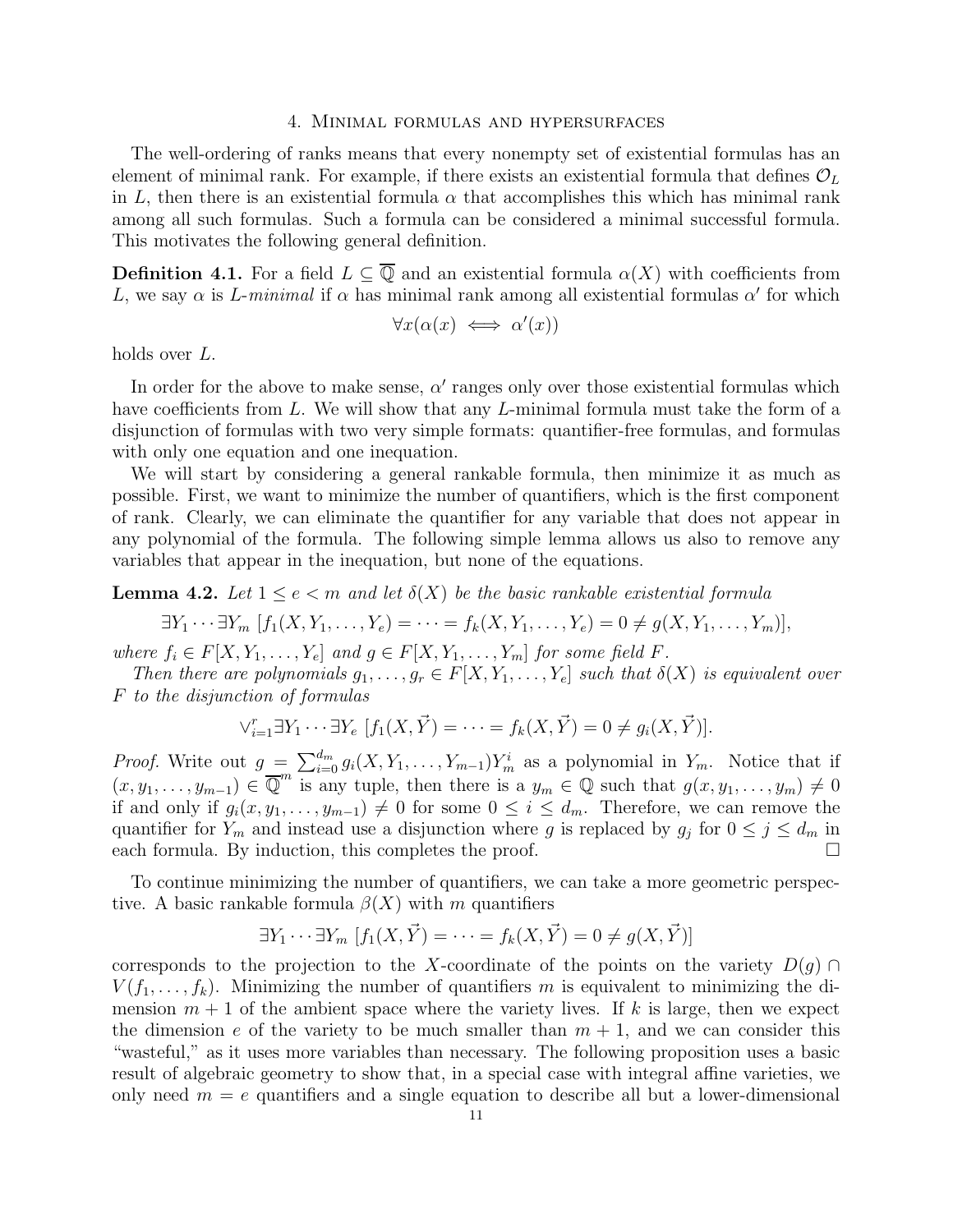closed subset. To complete the section, we will the show that this is enough to deduce the result in general.

<span id="page-11-0"></span>**Proposition 4.3.** Let  $F \subseteq \overline{\mathbb{Q}}$  be a field and  $\mathfrak{p} = (f_1, \ldots, f_k) \subseteq F[X, Y_1, \ldots, Y_m]$  a prime *ideal.* Define  $\beta(X)$  to be the formula

$$
\beta(X) = \exists Y_1, \ldots, Y_m[f_1(X, Y_1, \ldots, Y_m) = \cdots = f_k(X, Y_1, \ldots, Y_m) = 0]
$$

and set  $e = \dim(V_F(\mathfrak{p}))$ . If  $\beta(X)$  is satisfied by infinitely many values of X in  $\overline{\mathbb{Q}}$  and  $e \leq m-1$ , then after possibly reordering indices, there are polynomials  $h \in F[X, Y_1, \ldots, Y_e]$ and  $s \in F[X, Y_1, \ldots, Y_{e-1}]$  with h irreducible and  $s \notin \mathfrak{p}$  such that  $\beta(X)$  is equivalent to  $\gamma_1(X) \vee \gamma_2(X)$  over F, where

$$
\gamma_1(X) = \exists Y_1 \cdots \exists Y_e \ [h(X, \ldots, Y_e) = 0 \neq s(X, \vec{Y})],
$$
  
\n
$$
\gamma_2(X) = \exists Y_1 \cdots \exists Y_m \ [s(X, \ldots, Y_m) = f_1(X, \ldots, Y_m) = \cdots = f_k(X, \ldots, Y_m) = 0].
$$

*Proof.* Write  $L = \text{Frac}(F[X, Y_1, \ldots, Y_m]/\mathfrak{p})$ . By Proposition [2.5,](#page-5-2) we know that e is equal to the transcendence degree of L over F. Since the images of  $\{X, Y_1, \ldots, Y_m\}$  generate L over  $F$ , there is a transcendence basis consisting of a subset of these elements, and we can force X to be in this basis because X is not algebraic over F [\[6,](#page-20-7) Theorem VIII.1.1]. Indeed, if X were algebraic over  $F$ , then it would be the root of a single-variable polynomial over  $F$ , and therefore  $\beta(X)$  would only be solvable over Q by finitely many X, which is not the case by hypothesis.

Reorder the variables so that  $\{\bar{X}, \bar{Y}_1, \ldots, \bar{Y}_{e-1}\}$  is a transcendence basis of L over F. Write  $L_0 = F(X, Y_1, \ldots, Y_{e-1})$ . Although a particular ordering of the variables is used when defining the multidegree component of rank in Definition [3.4,](#page-9-0) we will produce lower-rank formulas purely in terms of quantifiers and dimension, and therefore the multidegree will not matter here. As L is a finite separable extension of  $L_0$ , the primitive element theorem states that  $L = L_0(\theta)$  for a single element  $\theta$ . Write  $h \in L_0[Y]$  for the minimal polynomial of  $\theta$ . By clearing denominators if necessary, we can assume without loss of generality that  $h \in F[X, Y_1, \ldots, Y_{e-1}, Y]$  is an irreducible multivariable polynomial. Therefore, writing  $\mathfrak{p} = (f_1, \ldots, f_k)$ , we have an isomorphism of fields:

$$
L_0[Y_e, ..., Y_m]/(f_1, ..., f_k) \cong L \cong L_0[Y]/(h) \cong \text{Frac}(F[X, Y_1, ..., Y_{e-1}, Y]/(h)).
$$

Geometrically, this says that the integral affine variety  $V_F(\mathfrak{p})$  is birational to the hypersurface  $V_F(h)$ . In fact, we can see that the two varieties contain isomorphic open sets, as follows.

Using the isomorphism of fields we can write  $Y_j = \sum_{\ell=0}^{N_j} c_{j,\ell} Y^{\ell}$  for every  $e_{\mathfrak{p}} \leq j \leq m$ , and  $Y = \sum_{\vec{a}} d_{\vec{a}} Y_{e_{\mathfrak{p}}}^{a_0} \dots Y_m^{a_{m-e_{\mathfrak{p}}}},$  where  $c_{j,\ell}$  and  $d_{\vec{a}}$  are elements of  $L_0$ , and in particular not contained in p because  $L_0$  is a subfield of the function field of  $V_F(\mathfrak{p})$ . Let s be the products of all denominators appearing in these terms. Then these equations give an isomorphism of the open sets  $V_F(\mathfrak{p}) \cap D(s)$  and  $V_F(h) \cap D(s)$ ; see [\[7,](#page-20-8) Lemma 3.7]. Moreover, the X-coordinate of rational points is unchanged by the isomorphism because we included  $X$  in the transcendence basis. As  $V_F(\mathfrak{p}) = (V_F(\mathfrak{p}) \cap D(s)) \cup V_F(\mathfrak{p}+(s))$ , this proves the claim that the formula  $\beta$  is equivalent over F to the disjunction stated above.  $\Box$ 

Next we show that minimal formulas all have a very convenient structure.

<span id="page-11-1"></span>**Proposition 4.4.** If  $\alpha(X) = \vee_{i=1}^{r} \beta_i(X)$  is the disjunction of basic rankable formulas which is L-minimal for some field  $L \subseteq \overline{Q}$ , then each  $\beta_i(X)$  has one of the following forms: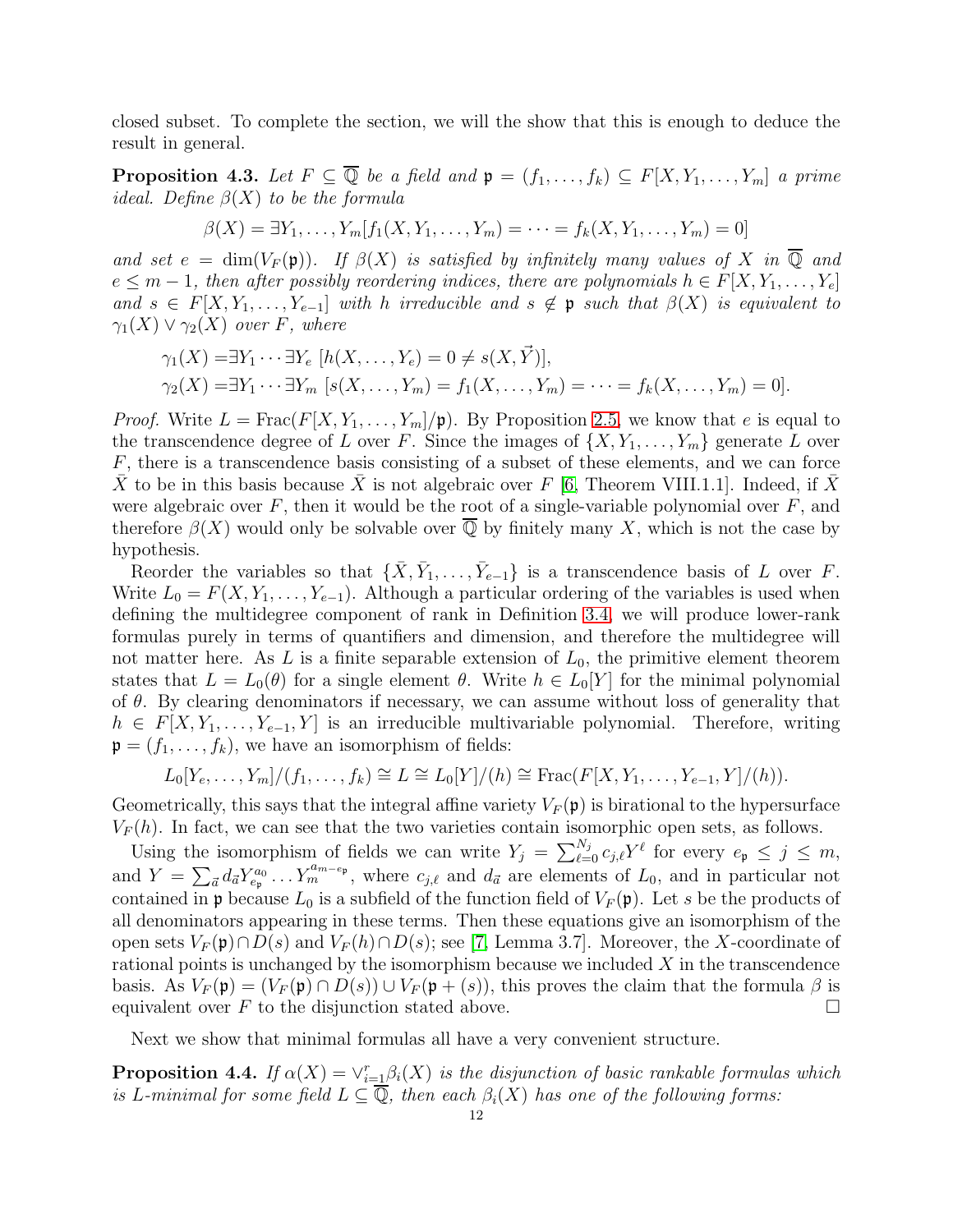- (i) The quantifier-free formula  $X = z_0$  for a fixed  $z_0 \in L$ .
- (ii) The "hypersurface formula",  $\exists Y_1 \dots \exists Y_e$   $[f(X, Y_1, \dots, Y_e) = 0 \neq g(X, Y_1, \dots, Y_e)]$  for an irreducible  $f \in L[X, Y_1, \ldots, Y_e]$  and a polynomial  $g \in L[X, Y_1, \ldots, Y_e]$ .

*Proof.* Let  $\beta(X)$  be a fixed  $\beta_i(X)$  which does not have the desired form. Write  $\beta$  in the form

$$
\exists Y_1 \cdots \exists Y_m \left[ f_1(X, \ldots, Y_m) = \cdots = f_k(X, \ldots, Y_m) = 0 \neq g(X, \vec{Y}) \right]
$$

and consider the ideal  $I = (f_1, \ldots, f_k)$ . Define  $e = \dim(V(I) \cap D(g))$ . Without loss of generality, we can assume that each  $f_i$  is irreducible. Otherwise, if  $f_1 = h_1 h_2$  is a nontrivial factorization, then we could write  $\beta$  as the disjunction of two formulas with  $f_1$  replaced by  $h_1$  or  $h_2$ , respectively, which have smaller multidegree.

Since  $f_1$  is irreducible,  $V_L(I)$  is a closed subset of the integral affine variety  $V_L(f_1)$  which has dimension  $\dim(V_L(f_1)) = m$  by Proposition [2.6.](#page-5-3) In fact, we see that either  $V(f_1) = V(I)$ , in which case we are done, or we have

$$
e = \dim(V(I) \cap D(g)) \le \dim(V(I)) < \dim(V(f_1)) = m.
$$

By assumption, we are in the latter case, and we will produce a set of formulas with parameters in L which explicitly contradicts the minimality of  $\alpha$ .

The ideal I has a primary decomposition  $I = \mathfrak{q}_1 \cap \cdots \cap \mathfrak{q}_r$  where each  $\mathfrak{q}_i$  is a primary ideal associated to a prime ideal  $\mathfrak{p}_i$ . Indeed, the rational points on  $V(I) \cap D(g)$  are the same as the rational points on  $\cup_{i=1}^r V(\mathfrak{p}_i) \cap D(g)$ . Notice that the open set  $V(\mathfrak{p}_i) \cap D(g)$  might be empty for some i, but whenever it is nonempty,  $V(\mathfrak{p}_i) \cap D(g)$  has the same dimension as  $V(\mathfrak{p}_i)$  by Proposition [2.5.](#page-5-2)

To summarize, we have shown that the formula  $\beta(X)$  is equivalent to the disjunction  $\vee_{i=1}^r \delta_{\mathfrak{p}_i}(X)$  where each  $\delta_{\mathfrak{p}_i}(X)$  is defined as a formula

$$
\delta_{\mathfrak{p}_i}(X) = \exists Y_1, \dots, Y_m[p_1^i(X, \vec{Y}) = \dots = p_{n(i)}^i(X, \vec{Y}) = 0 \neq g(X, \vec{Y})],
$$

where  $\mathfrak{p}_i = (p_1^i, \ldots, p_{n(i)}^i)$ . For each i, we will replace  $\delta_{\mathfrak{p}_i}(X)$  itself with an equivalent disjunction of basic rankable formulas, each of which has rank strictly smaller than  $\beta$ . By definition, this contradicts the minimality of  $\alpha$ , and the proof will be done.

To this end, we analyze the primes  $S = {\mathfrak{p}_1, \ldots, \mathfrak{p}_r}$  and divide them accordingly. Let S<sub>finite</sub> be the set of primes  $\mathfrak{p} \in S$  such that only finitely many elements of L satisfy  $\delta_{\mathfrak{p}}(X)$  in F, and let  $S_{\infty}$  be all other primes of S. Partition  $S_{\infty} = S_{\text{big}} \cup S_{\text{small}}$  where

$$
S_{\text{big}} = \{ \mathfrak{p} \in S_{\infty} \mid \dim(V(\mathfrak{p})) = e \},
$$
  

$$
S_{\text{small}} = \{ \mathfrak{p} \in S_{\infty} \mid \dim(V(\mathfrak{p})) < e \}.
$$

For any prime  $\mathfrak{p} \in S_{\text{finite}}$ , let  $\{z_1, \ldots, z_n\}$  be the finite set of elements of L which satisfy  $\delta_{\mathfrak{p}}(X)$  in L. We may therefore replace  $\delta_{\mathfrak{p}}(X)$  with the disjunction of quantifier-free formulas  $\vee_{i=1}^{n}(X-z_i)$ . Each of these quantifier-free formulas consisting of a single-variable polynomial of degree 1 has the smallest rank possible for a nontrivial basic rankable formula and  $\beta(X)$ has strictly larger rank.

For any  $\mathfrak{p} \in S_{\text{small}}$ , the formula  $\delta_{\mathfrak{p}}(X)$  is already of smaller rank than  $\beta$ . Indeed, the ambient space is the same, and the dimension is strictly smaller by definition.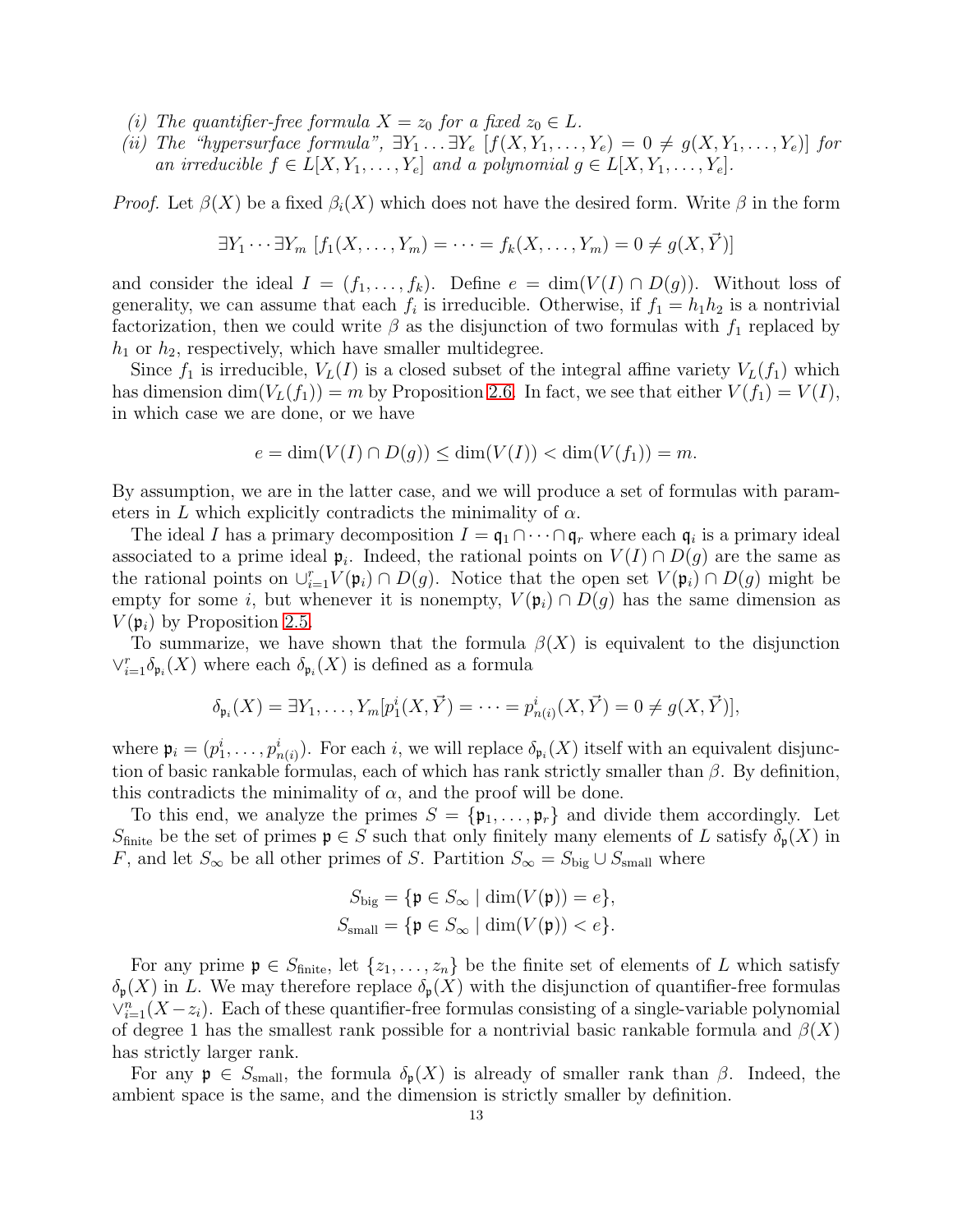For any  $\mathfrak{p} \in S_{\text{big}}$ , letting  $\mathfrak{p} = (p_1, \ldots, p_n)$ , we apply Proposition [4.3](#page-11-0) to see that  $\exists \vec{Y} [p_1(X, \vec{Y}) =$  $\cdots = p_n(X, \vec{Y}) = 0$  is equivalent to the disjunction of two formulas

$$
\exists Y_1 \cdots \exists Y_e \ [f(X, \ldots, Y_e) = 0 \neq s(X, \vec{Y})],
$$
  

$$
\exists Y_1 \cdots \exists Y_m \ [s(X, \ldots, Y_m) = p_1(X, \ldots, Y_m) = \cdots = p_n(X, \ldots, Y_m) = 0],
$$

where  $f \in L[X, Y_1, \ldots, Y_e]$  is irreducible and  $s \in L[X, Y_1, \ldots, Y_{e-1}]$  is not contained in p. Thus,  $\delta_{p}(X)$  is equivalent to the disjunction of the following two formulas

- <span id="page-13-0"></span>(1)  $\exists Y_1 \cdots \exists Y_m$   $[f(X, \ldots, Y_e) = 0 \neq g(X, Y_1, \ldots, Y_m)s(X, Y_1, \ldots, Y_{e-1})],$
- <span id="page-13-1"></span> $[2]$   $\exists Y_1 \cdots \exists Y_m$   $[s(X, \ldots, Y_{e-1}) = p_1(X, \ldots, Y_m) = \cdots = p_n(X, \ldots, Y_m) = 0 \neq q(X, \vec{Y})].$

By Lemma [4.2,](#page-10-1) we can replace the formula [\(1\)](#page-13-0) with a disjunction of basic rankable formulas, each of which uses only e quantifiers. Since  $e < m$ , all these formulas have strictly smaller rank than  $\beta$ .

On the other hand, formula [\(2\)](#page-13-1) has m quantifiers just like  $\beta$ , but we claim the associated variety has smaller dimension. Indeed, we see that

$$
\dim(V(\mathfrak{p}+(s))\cap D(g))\leq \dim(V(\mathfrak{p}+(s)))<\dim(V(\mathfrak{p}))=\dim(V(\mathfrak{p})\cap D(g))=e,
$$

where the strict inequality follows by Proposition [2.6.](#page-5-3) Therefore this formula also has strictly smaller rank than  $\beta$ . This completes the proof.  $\Box$ 

We can say more about the hypersurface formula appearing in the previous result. First, we present a simple result on elements of the function field of an irreducible hypersurface.

<span id="page-13-2"></span>**Lemma 4.5.** Let  $F \subseteq \overline{\mathbb{Q}}$  be a field and  $f \in F[X, Y_1, \ldots, Y_m]$  an irreducible polynomial whose degree in  $Y_m$  is positive. If  $\bar{p}/\bar{q} \in Frac(F[X, Y_1, \ldots, Y_m]/(f))$ , then there are lifts of p and q to  $F[X, Y_1, \ldots, Y_m]$  such that  $\deg_{Y_m}(q) < \deg_{Y_m}(f)$ .

*Proof.* Write  $f = \sum_{i=0}^d b_i Y_m^i$  where  $b_i \in F[X, Y_1, \ldots, Y_{m-1}]$ . Choose arbitrary lifts  $p_0, q_0 \in F[X, Y_1, \ldots, Y_{m-1}]$ .  $F[Y_0,\ldots,Y_m]$  of  $\bar{p}$  and  $\bar{q}$ . If  $\deg_{Y_m} q_0 < \deg_{Y_m} f$ , then we are already done. Otherwise, define  $p_1 = b_d p_0$  and  $q_1 = b_d q_0$ , which define the same fraction in the function field because  $b_d, q_0 \notin (f)$ . Then the leading coefficient of  $q_1$  is divisible by  $b_d$ , so we write it as  $h_1b_d$  for  $h_1 \in F[Y_0, \ldots, Y_{m-1}]$ . Define  $q_2 = q_1 - h_1 Y_m^{(\deg_{Y_m} q_1) - d} f_1$ , and notice that  $\deg_{Y_m} q_2 < \deg_{Y_m} q_1$ . Continuing in this way, the claim follows.

<span id="page-13-3"></span>**Proposition 4.6.** Suppose  $L \subseteq \overline{Q}$  is a field and  $\beta(X)$  is a formula with coefficients from L of the following form

$$
\beta(X) = \exists Y_1 \dots \exists Y_e[f(X, Y_1, \dots, Y_e) = 0 \neq g(X, Y_1, \dots, Y_e)]
$$

Suppose  $\beta(X)$  is L-minimal. Then f is absolutely irreducible.

*Proof.* First, it is clear that f is irreducible in L; if it were reducible then  $\beta$  could be equivalently expressed as the disjunction of two hypersurface formulas of strictly smaller rank.

Suppose for contradiction that  $f$  is not absolutely irreducible. We will use this fact to define  $\{x \in L : \beta(x) \text{ holds in } L\}$  by a smaller rank formula using coefficients from L.

Let  $F \subseteq L$  be a number field containing all the coefficients which appear anywhere in β. Let K be a finite Galois extension of F containing the coefficients of the absolutely irreducible factors of f over  $\overline{Q}$ , and let  $F' = K \cap L$ . Then  $F \subseteq F' \subseteq K$ , and K is Galois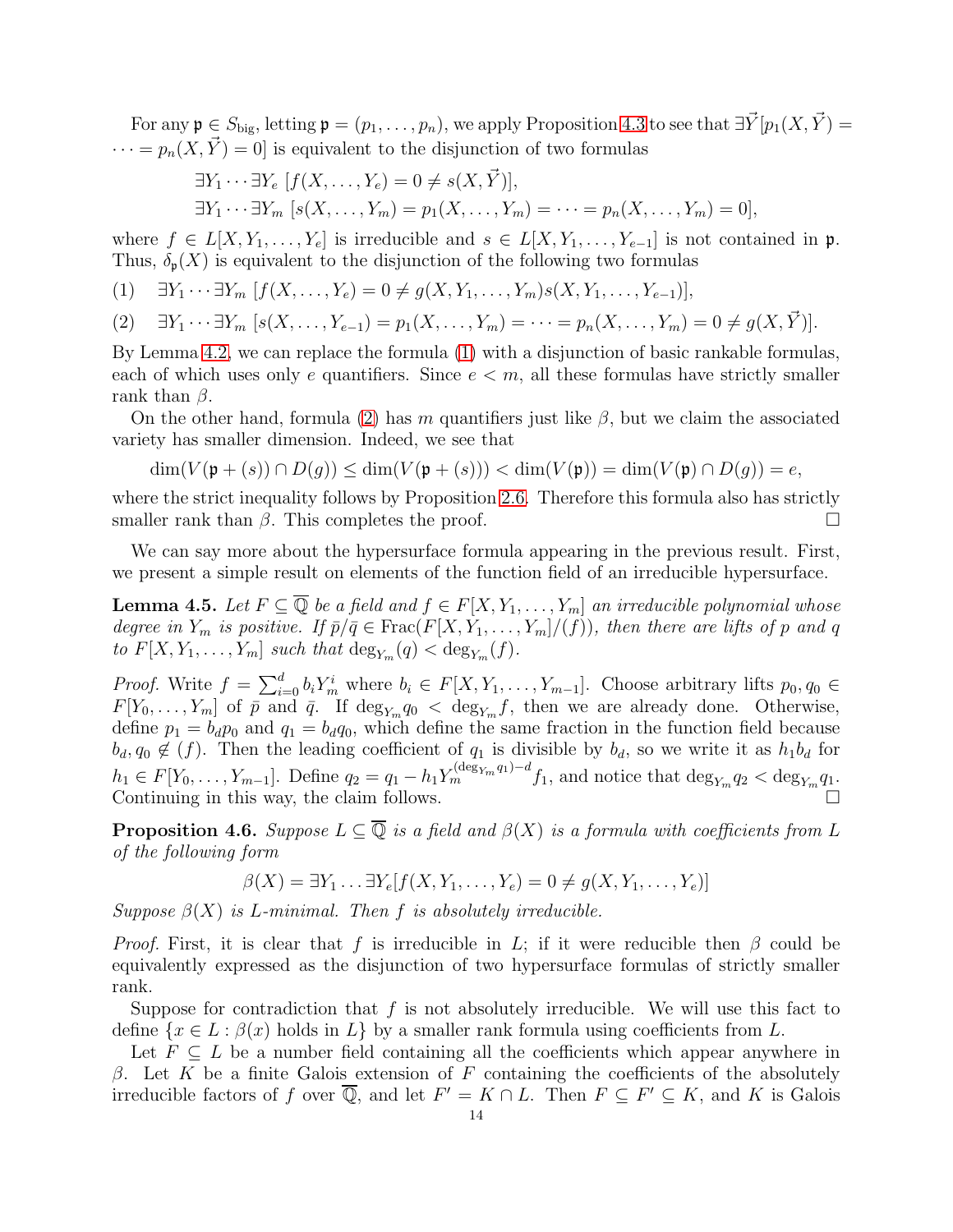over  $F'$  because it was Galois over F. We remark that  $F'$  is a subfield of L, and therefore f is irreducible over  $F'$ .

For each of the finitely many number fields E with  $F' \subset E \subseteq K$ , let  $p_E \in F'[Z]$  be a minimal polynomial for a primitive generator of  $E$  over  $F'$ . Since  $K$  is Galois over  $F'$ , none of these finitely many  $p_E$  have a root in L. Let  $h = \prod_{E: F' \subset E \subseteq K} p_E$ .

We claim that L has a lower-ranked formula  $\varphi$  with coefficients from  $F'$  and with the property that for all  $x \in L$ ,  $\varphi(x)$  holds over L if and only if  $\beta(x)$  does.

Let M be the function field of f over  $F'$ . By Proposition [2.2,](#page-3-0) M therefore contains some element  $z_0 \in K \setminus F'$ . Moreover,  $F'(z_0)$  is a subfield of K which strictly contains  $F'$ . So  $F'(z_0)$  contains a root z of h.

As an element of M, the root z will be of the form  $\frac{p(X,\vec{Y})+(f)}{q(X,\vec{Y})+(f)}$ , with  $p, q \in F'[X,\vec{Y}]$ . We may view p and q as polynomials  $p, q \in F'[X, Y_1, \ldots, Y_e]$ , modulo the ideal  $(f)$ . These polynomials will satisfy

$$
h\left(\frac{p(x,\vec{y})}{q(x,\vec{y})}\right) = 0
$$

whenever  $(x, \vec{y})$  is a solution to  $f = 0$  and  $q(x, \vec{y}) \neq 0$ . Therefore, every solution  $(x, \vec{y}) \in L^{m+1}$ to  $f = 0$  has  $q(x, \vec{y}) = 0$ .

By Lemma [4.5,](#page-13-2) we may choose our specific  $q \in F'[X,\vec{Y}]$  so that  $\deg_{Y_e}(q) < \deg_{Y_e}(f)$ . Notice that  $q \notin (f)$  because  $q + (f)$  is the denominator of an element of the function field, hence nonzero. Below we will consider q as a polynomial of degree d in  $Y_e$ , writing  $q = \sum_{i \leq d} c_i Y_e^i$  with all  $c_i \in F[X, Y_1, \ldots, Y_{e-1}]$ . Without loss of generality, the leading nonzero coefficient  $c_d$  does not lie in  $(f)$ . If it happens that  $Y_e$  does not appear in q, then  $d = 0$  and  $c_0 = q$ .

But now we can use these facts to give a lower-ranked disjunction  $\varphi(X) = \gamma_0(X) \vee \gamma_1(X)$ which is equivalent to  $\beta(X)$  in L. Since Y<sub>e</sub> has lower degree in q than in f, the trick is to use the Euclidean algorithm here, using the leading term in the expansion  $f = \sum_{i=0}^{d_1} Y_e^i$ .  $b_i(X, Y_1, \ldots, Y_{e-1})$  and writing

<span id="page-14-0"></span>
$$
r(X, \vec{Y}) = c_d(X, \dots, Y_{e-1}) \cdot f(X, \vec{Y}) - b_{d_1}(X, Y_1, \dots, Y_{e-1}) \cdot Y_e^{d_1 - d} \cdot q(X, \vec{Y})
$$

as a remainder with  $\deg_{Y_e}(r) < \deg_{Y_e}(q)$ . Recall that the polynomial  $c_d$  is the coefficient of  $Y_e^d$  in q, hence does not involve  $Y_e$ . Observe also that all coefficients of r are in F'.

We claim that in this situation, a tuple  $(x, \vec{y}) \in L^{m+1}$  is a point on  $V(f) \cap D(g)$  if and only if one of the following conditions holds:

(3) 
$$
q(x, \vec{y}) = r(x, \vec{y}) = 0 \neq g(x, \vec{y}) \cdot c_d(x, y_1, \dots, y_{e-1})
$$

or

<span id="page-14-1"></span>(4) 
$$
f(x, \vec{y}) = c_d(x, y_1, \dots, y_{e-1}) = 0 \neq g(x, \vec{y}).
$$

To see the claim, first let  $(x, \vec{y})$  be a point on  $V(f) \cap D(q)$ . As shown above, we must have  $q(x, \vec{y}) = 0$ . But the Euclidean equation shows that  $r(x, \vec{y}) = 0$  as well, so the tuple satisfies one of the conditions, according to whether  $c_d(x, y_1, \ldots, y_{m-1}) = 0$  or not. The converse of the claim follows by applying the Euclidean equation to the first condition, and the latter condition directly defines a subset of  $V(f) \cap D(g)$ .

The formulas  $\gamma_0(X)$  and  $\gamma_1(X)$  that we promised above are simply the conditions in [\(3\)](#page-14-0) and [\(4\)](#page-14-1), each prefixed by  $\exists Y_1 \cdots \exists Y_e$ . Clearly these formulas have the same number of quantifiers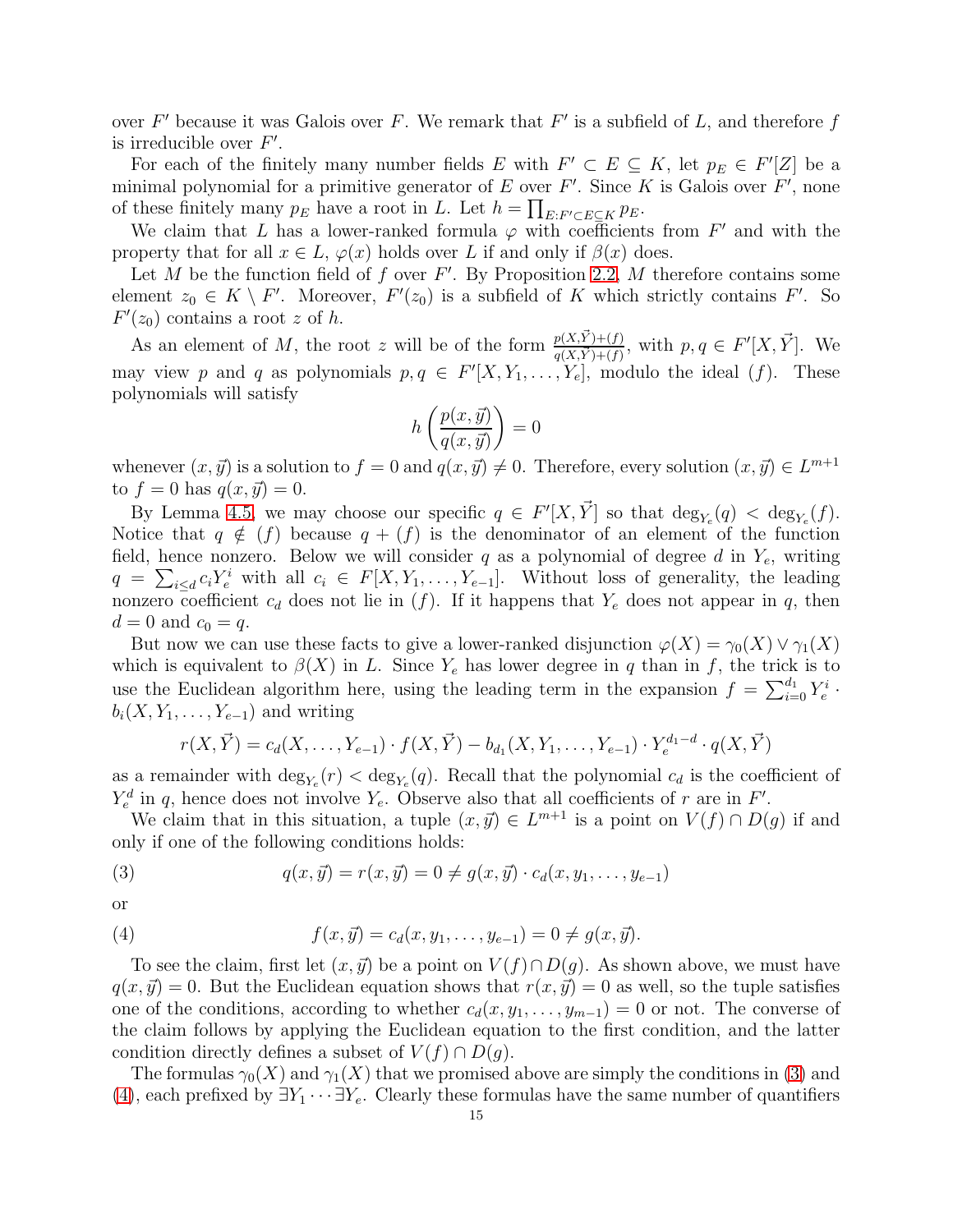as β. The first formula corresponds to a subset  $V(r, q) \cap D(gc_d)$  of  $V(f) \cap D(g)$  because  $r + b_{d_1} Y_e^{d_1-d} q = c_d f$ . Hence the dimension of the subset cannot exceed the dimension of  $V(f) \cap D(g)$ . However, r and q were constructed to have lower multidegree than f, so  $\gamma_0$ has strictly smaller rank than  $\beta$ .

On the other hand, the affine variety over  $F'$  defined by the latter formula is a proper closed subset of  $V(f)$ , hence

$$
\dim(V(f, c_d)) \cap D(g)) \le \dim(V(f, c_d))) < \dim(V(f)) = \dim(V(f)) \cap D(g))
$$

showing that  $\gamma_1$  has strictly smaller rank than  $\beta$ .

Putting these results together yields the following normal form theorem for existential formulas in algebraic extensions of Q.

Definition 4.7. An absolutely irreducible hypersurface formula is a formula of the form

$$
\exists Y_1 \ldots \exists Y_e \left[ f(X, Y_1, \ldots, Y_e) = 0 \neq g(X, Y_1, \ldots, Y_e) \right]
$$

for polynomials  $f, g \in \overline{\mathbb{Q}}[X, Y_1, \ldots, Y_e]$ , where f is absolutely irreducible and does not divide g.

<span id="page-15-0"></span>**Theorem 4.8** (Normal Form for Existential Definitions). For any field  $L \subseteq \overline{Q}$ , if  $A \subseteq L$  is existentially definable in  $L$ , then  $A$  is definable in  $L$  by a formula of the form

$$
\alpha(X) = \vee_{i=1}^{r} \beta_i(X),
$$

where each  $\beta_i(X)$  has one of the following forms:

- (i) The quantifier-free formula  $X = z_0$  for a fixed  $z_0 \in L$ .
- $(ii)$  An absolutely irreducible hypersurface formula with coefficients from L which is satisfied by infinitely many  $x \in L$ .

*Proof.* Apply Propositions [4.4](#page-11-1) and [4.6,](#page-13-3) plus the following two observations. If f divides q in any of the hypersurface formulas, then that formula is unsatisfiable. If a hypersurface formula is satisfied by at most finitely many  $x \in L$  (including if it is unsatisfiable), then it could be replaced by a (possibly empty) disjunction of formulas of the form  $X = z_0$ , lowering the rank.  $\Box$ 

#### 5. The meagerness of definability

<span id="page-15-1"></span>Recall that by identifying a subset of  $\overline{Q}$  with its characteristic function, we can consider the set  $\text{Sub}(\overline{\mathbb{Q}}) = \{L \subseteq \overline{\mathbb{Q}} : L \text{ is a field}\}\$ as a subset of  $2^{\overline{\mathbb{Q}}}$ , from which it inherits the product topology. A basis for the topology is given by the sets

$$
U_{\vec{a},\vec{b}} = \{L \in \text{Sub}(\overline{\mathbb{Q}}) : a_1, \dots a_n \in L \text{ and } b_1, \dots, b_k \notin L\}
$$

for any finite sequences of elements  $\vec{a}, \vec{b}$  from  $\overline{\mathbb{O}}$ . If  $\vec{b}$  is empty, we write simply  $U_{\vec{a}}$ .

Recall that *Cantor space*, denoted  $2^\omega$ , is the set of infinite binary sequences with the product topology.

<span id="page-15-2"></span>**Proposition 5.1.** The space  $\text{Sub}(\overline{\mathbb{Q}})$  is homeomorphic to Cantor space.

*Proof.* Since Sub( $\overline{Q}$ ) is a closed subset of the Cantor-homeomorphic space  $2^{\overline{Q}}$ , it suffices to show that Sub( $\mathbb{Q}$ ) has no isolated points. But it is clear that whenever  $U_{\vec{a}, \vec{b}}$  is non-empty, there is  $c \in \overline{\mathbb{Q}}$  such that both  $U_{(\vec{a},c),\vec{b}}$  and  $U_{\vec{a},(\vec{b},c)}$  are nonempty.

$$
\overline{16}
$$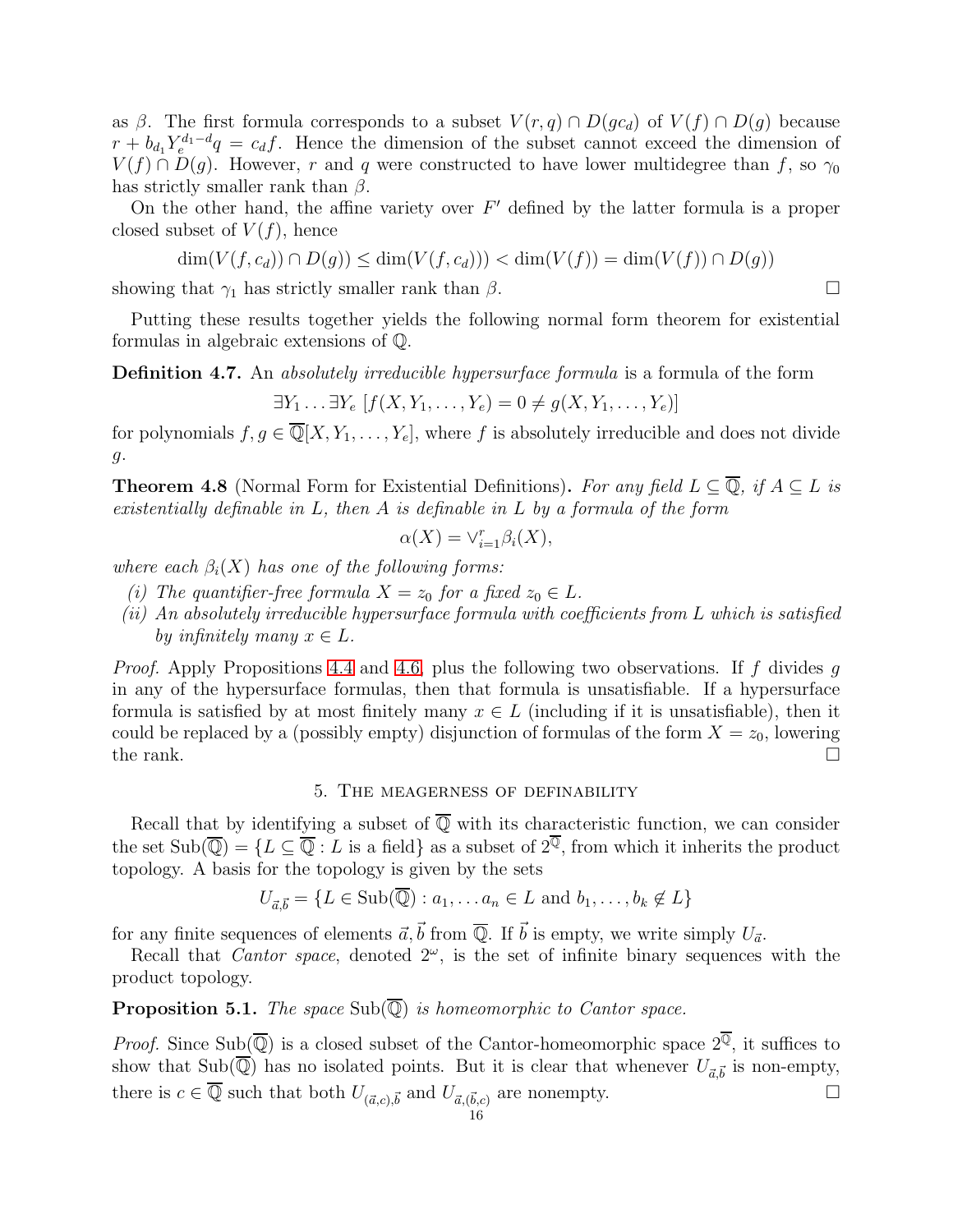The upshot of Proposition [5.1](#page-15-2) is a structure on the set  $Sub(\overline{\mathbb{Q}})$  which allows us to describe when a set is "large" or "small" in terms of topology. In particular, we enlist the notions of meager sets and the property of Baire.

Definition 5.2. A subset of a topological space is called *nowhere dense* if its closure has empty interior, and *meager* if it is the countable union of nowhere dense sets. A topological space is  $Baire<sup>1</sup>$  $Baire<sup>1</sup>$  $Baire<sup>1</sup>$  if every non-empty open subset is non-meager.

Cantor space  $2^{\omega}$  is Baire, and by Proposition [5.1](#page-15-2) the same is true for Sub $(\overline{\mathbb{Q}})$ , which allows us to consider meager sets to be small.

**Definition 5.3.** For any  $Z \subseteq \mathbb{Q}$ , and formula  $\beta(X)$  with coefficients  $\vec{a}$  from  $\overline{\mathbb{Q}}$ , we define  $S_{\beta}(Z)$  to be the set of algebraic fields in which  $\beta$  defines a subset of Z in Q:

$$
S_{\beta}(Z) = \{ L \in U_{\vec{a}} : \{ x \in \mathbb{Q} : \beta(x) \text{ holds over } L \} \subseteq Z \}.
$$

<span id="page-16-1"></span>**Proposition 5.4.** Let Z be a subset of Q such that  $\mathbb{Q} \setminus \mathbb{Z}$  is not thin in Q. Then for every absolutely irreducible hypersurface formula

$$
\beta(X) = \exists \vec{Y} [f(X, \vec{Y}) = 0 \neq g(X, \vec{Y})]
$$

with coefficients  $\vec{a}$  from  $\overline{\mathbb{Q}}$ , the set  $S_{\beta}(Z)$  is nowhere dense in  $U_{\vec{a}}$ .

*Proof.* Let  $\vec{b}$  and  $\vec{c}$  be any sequences of elements of  $\overline{Q}$  such that  $U_{(\vec{a},\vec{c}),\vec{b}} \neq \emptyset$ . Let  $F = \mathbb{Q}(\vec{a},\vec{c})$ and let  $K = F(\vec{b})$ . By the application of Hilbert's Irreducibility Theorem in Proposition [2.13,](#page-6-1) there is a thin set  $T \subseteq K^e$  such that for any  $(x, y_1, \ldots, y_{e-1}) \in K^e \setminus T$ , the polynomial  $f(x, y_1, \ldots, y_{e-1}, Y_e)$  is irreducible of degree  $\deg_{Y_e}(f)$ , and  $g(x, y_1, \ldots, y_{e-1}, Y_e)$  is not divisible by f. Because K is a number field,  $T_{\mathbb{Q}} = T \cap \mathbb{Q}^e$  is also a thin set in  $\mathbb{Q}^e$  by Proposition [2.10.](#page-6-0) Further, since  $\mathbb{Q} \setminus Z$  is not thin in  $\mathbb{Q}$ , the thin set  $T_{\mathbb{Q}}$  does not contain all of  $(\mathbb{Q} \setminus Z) \times \mathbb{Q}^{e-1}$ by Lemma [2.12.](#page-6-2) For any such tuple  $(x, y_1, \ldots, y_{e-1}) \in (\mathbb{Q} \setminus Z) \times \mathbb{Q}^{e-1}$  outside this thin set, the irreducibility of  $f(x, y_1, \ldots, y_{e-1}, Y)$  over K implies that adjoining to F any root y of  $f(x, y_1, \ldots, y_{e-1}, Y)$  will not generate any element of K: we will have  $F(y) \cap K = F$ , by Lemma [2.1.](#page-2-1) Thus  $U_{(\vec{a}, \vec{c}, y), \vec{b}}$  is nonempty. Additionally, the divisibility condition implies that  $g(x, y_1, \ldots, y_{m-1}, y) \neq 0$ . Therefore,  $U_{(\vec{a}, \vec{c}, y), b} \cap S_{\beta}(Z) = \emptyset$ .

<span id="page-16-3"></span>**Theorem 5.5.** The set of all fields  $L \in Sub(\overline{\mathbb{Q}})$  such that  $\mathcal{O}_L$  is either existentially or universally definable in L is meager.

*Proof.* By Proposition [2.11,](#page-6-3) neither  $\mathbb{Z}$  nor  $\mathbb{Q} \setminus \mathbb{Z}$  is thin in  $\mathbb{Q}$ . Therefore, Proposition [5.4](#page-16-1) shows that for all absolutely irreducible hypersurface formulas  $\beta$  with coefficients from  $\overline{\mathbb{Q}}$ , the sets  $S_{\beta}(\mathbb{Z})$  and  $S_{\beta}(\mathbb{Q}\setminus\mathbb{Z})$  are nowhere dense. Let

<span id="page-16-2"></span>(5) 
$$
S = \bigcup_{\beta} (S_{\beta}(\mathbb{Z}) \cup S_{\beta}(\mathbb{Q} \setminus \mathbb{Z})).
$$

This is a countable union of nowhere dense sets, and is thus meager. We claim that if  $L \in Sub(\mathbb{Q}) \setminus S$ , then neither  $\mathcal{O}_L$  nor  $L \setminus \mathcal{O}_L$  are existentially definable in L.

If  $\mathcal{O}_L$  is existentially definable in L, then it is definable in L by a formula  $\alpha = \vee_{i \leq r} \beta_i$  in normal form, according to Theorem [4.8.](#page-15-0) This formula also defines  $\mathbb{Z} = \mathbb{Q} \cap \mathcal{O}_L$  inside  $\mathbb{Q}$  over

<span id="page-16-0"></span><sup>&</sup>lt;sup>1</sup>Some authors use the terminology *Baire space* to refer to topological spaces with this property. However, we reserve the name Baire space for the particular topological space  $\omega^{\omega}$ , which is discussed in related papers, such as [\[9\]](#page-20-10), although we will not use it in this paper.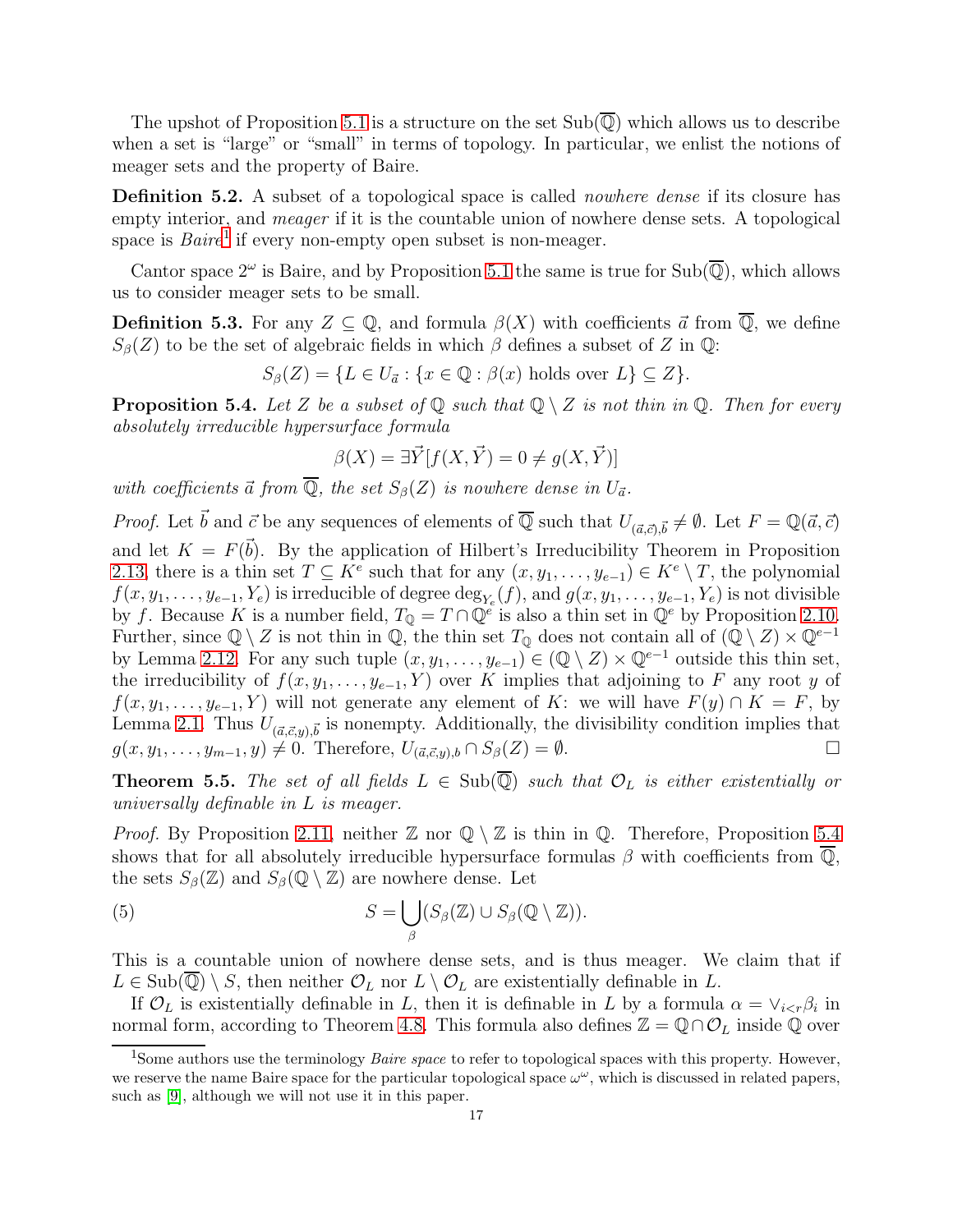L. Because  $\mathcal{O}_L$  is infinite and r is finite, some  $\beta_i$  must be a hypersurface formula. Since  $L \notin S_{\beta_i}$ , there is some  $x \in \mathbb{Q} \setminus \mathbb{Z}$  for which  $\beta_i(x)$ , and therefore also  $\alpha(x)$ , holds over L, contradicting that  $\alpha$  defines  $\mathcal{O}_L$  in  $L$ .

The same argument applied to  $L\setminus\mathcal{O}_L$  shows that this set cannot be existentially definable in L, and thus  $\mathcal{O}_L$  is not universally definable in L.

The proof has shown a slightly stronger theorem.

<span id="page-17-0"></span>**Porism 5.6.** Let  $L \in Sub(\overline{Q})$  and suppose  $A \subseteq L$  is infinite and either existentially or universally definable in L. Then if  $A \cap \mathbb{Q} \subseteq \mathbb{Z}$  or  $A \cap \mathbb{Q} \subseteq \mathbb{Q} \setminus \mathbb{Z}$ , we have  $L \in S$ , where S is defined as in [\(5\)](#page-16-2) above.

Corollary 5.7. The set of fields  $L \in Sub(\overline{Q})$  such that Z itself is either existentially or universally definable in L is meager.

We can also use the same approach when considering the definability of subfields. The set Q is co-thin in itself, so Proposition [5.4](#page-16-1) does not apply to it. Nevertheless, Porism [5.6](#page-17-0) yields a further result about the definability of  $\mathbb Q$  in algebraic field extensions of itself, and more generally about the definability of number fields.

**Corollary 5.8.** If F is a number field, then the set of fields  $L \in Sub(\mathbb{Q})$  containing F such that F has an existential definition in L is a meager set.

Proof. By Park's generalization [\[10\]](#page-20-5) of a theorem of Koenigsmann [\[5\]](#page-20-4), there is a quantifierfree formula  $\varphi(X, Y_1, \ldots, Y_n)$ , in the language of fields, such that  $\exists \vec{Y} \varphi(X, \vec{Y})$  defines the algebraic non-integers  $F \setminus \mathcal{O}_F$  in the field F. In particular, it defines  $\mathbb{Q} \setminus \mathbb{Z}$  in  $\mathbb{Q}$  over F. Now if  $\gamma(Y)$  is existential and defines F in L, then the following formula with free variable X,

$$
\gamma(X) \& \exists \vec{Y} [\gamma(Y_1) \& \cdots \& \gamma(Y_n) \& \varphi(X, \vec{Y})],
$$

is an existential definition of  $(\mathbb{Q} \setminus \mathbb{Z})$  in  $\mathbb{Q}$  over L. By Porism [5.6,](#page-17-0)  $L \in S$ .

5.1. Computable fields whose algebraic integers are not one-quantifier definable. Next we effectivize Theorem [5.5](#page-16-3) to obtain many computable algebraic extensions of  $\mathbb Q$  whose algebraic integers are not existentially or universally definable.

Our arguments below will require the decidability of absolute irreducibility. Recall some standard terminology: a computable field  $E$  has a *splitting algorithm* if the *splitting set*  $S_E = \{f \in E[T] : f \text{ is reducible in } E[T]\}$  is decidable, and has a root algorithm if the root set  $R_E = \{f \in E[T] : f$  has a root in E} is decidable. Notice that these are both stated for single-variable polynomials. The next lemma is a specific case of the fact that splitting algorithms can be extended to more variables.

**Lemma 5.9.** Fix any computable presentation of  $\overline{Q}$ . Then it is decidable which polynomials in  $\overline{\mathbb{Q}}[X_1, X_2, \ldots]$  are absolutely irreducible.

*Proof.*  $\overline{\mathbb{Q}}$  has a splitting algorithm, of course: all polynomials in  $\overline{\mathbb{Q}}[T]$  of degree  $> 1$  are reducible. The lemma now follows from another theorem of Kronecker (found in [\[2,](#page-20-11) §§ 58-59]), stating that whenever a computable field  $F$  has a splitting algorithm and t is transcendental over F (within a larger computable field), the field  $F(t)$  also has a splitting algorithm. The irreducible polynomials of  $\mathbb{Q}[X_1, X_2]$  are precisely the irreducible polynomials of  $\mathbb{Q}[X_1]$  along with the polynomials which are irreducible in  $\overline{\mathbb{Q}}(X_1)[X_2]$  and have no common factor among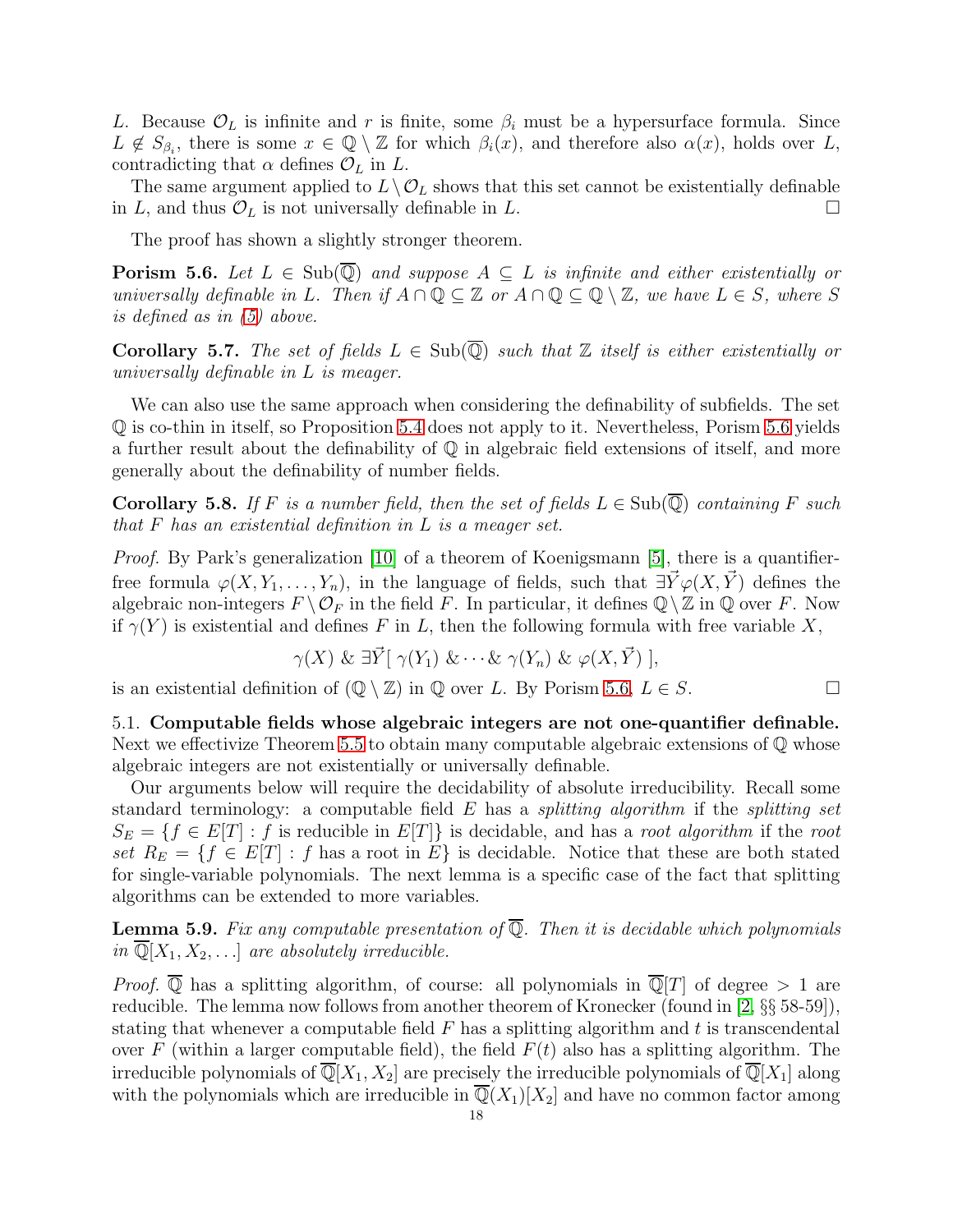the coefficients lying in  $\mathbb{Q}[X_1]$ ; see [\[6,](#page-20-7) Theorem IV.2.3]. Therefore, reducibility is clearly decidable using Kronecker's result. Thus we can decide reducibility in  $\mathbb{Q}[X_1, X_2]$ , and one continues by induction on the number  $n$  of variables, noting that the resulting decision procedures are uniform in  $n$ .

Therefore, there is a computable listing  $\beta_1, \beta_2, \ldots$  of all absolutely irreducible hypersurface formulas. Furthermore, we have the following effective version of Proposition [5.4.](#page-16-1)

<span id="page-18-1"></span>**Proposition 5.10.** Let Z be a computable subset of  $\mathbb{Q}$  such that  $\mathbb{Q} \setminus Z$  is not thin in  $\mathbb{Q}$ . Then there is an algorithm which, given any absolutely irreducible hypersurface formula  $\beta$ with coefficients  $\vec{a}$ , and any  $\vec{c}$ ,  $\vec{b}$  such that  $U_{(\vec{a},\vec{c}),\vec{b}} \neq \emptyset$ , returns y such that  $U_{(\vec{a},\vec{c},y),\vec{b}}$  is nonempty and has empty intersection with  $S_\beta(Z)$ .

*Proof.* The proof of Proposition [5.4](#page-16-1) shows that there is a tuple  $(x, y_1, \ldots, y_{e-1}, y) \in \mathbb{Q} \setminus$  $Z \times \mathbb{Q}^{e-1} \times \overline{\mathbb{Q}}$  which witnesses that  $\beta(x)$  holds in any field extending  $\mathbb{Q}(y)$  while keeping  $U_{(\vec{a}, \vec{c}, y), \vec{b}}$  non-empty. So an algorithm can search all such  $x, y_1, \ldots, y_{e-1}, y$  until it finds one. This works because  $Z$  is computable, and it is computable to check whether a given tuple from  $\mathbb Q$  satisfies the polynomials appearing in  $\beta$ , and computable to check whether  $U_{(\vec{a},\vec{c},y),\vec{b}}$ <br>is empty.

<span id="page-18-0"></span>**Theorem 5.11.** For every pair of  $\overline{Q}$ -tuples  $\vec{a}, \vec{b}$ , there is a computable  $L \in U_{\vec{a}, \vec{b}}$  such that  $\mathcal{O}_L$ is neither existentially or universally definable in L. Moreover, every computable presentation of L has a splitting algorithm.

*Proof.* We define sequences  $\vec{a} = \vec{a}_0, \vec{a}_1, \ldots$  and  $\vec{b} = \vec{b}_0, \vec{b}_1, \ldots$  in stages as follows. Recall that  $\beta_1, \beta_2, \ldots$  is a computable listing of all absolutely irreducible hypersurface formulas. Let  $c_1, c_2, \ldots$  be a computable listing of all elements of  $\mathbb{Q}$ .

At stages of the form  $s = 3t + 1$ , given  $U_{\vec{a}_{s-1}, \vec{b}_{s-1}}$  nonempty, use Proposition [5.10](#page-18-1) to find a y such that  $U_{(\vec{a}_{s-1},y),\vec{b}_{s-1}}$  is non-empty and disjoint from  $S_{\beta_t}(Z)$ . Let  $\vec{a}_s = (\vec{a}_{s-1},y)$  and  $\vec{b}_s = \vec{b}_{s-1}.$ 

At stages of the form  $s = 3t + 2$ , use an analogous process to avoid  $S_{\beta_t}(\mathbb{Q} \setminus Z)$ .

At stages of the form  $s = 3t + 3$ , consider  $U_{(\vec{a}_{s-1},c_t),\vec{b}_{s-1}}$  and if it is nonempty, set  $\vec{a}_s =$  $(\vec{a}_{s-1}, c_t), \vec{b}_s = \vec{b}_{s-1}$ . Otherwise, set  $\vec{a}_s = \vec{a}_{s-1}$  and  $\vec{b}_s = (\vec{b}_{s-1}, c_t)$ .

Let  $E = \{a \in \mathbb{Q} : a \text{ appears in some } \vec{a}_s\}.$  Then E is computable because by stage  $3(t+1)$ it has been decided whether  $c_t$  is included. And E does not have any existential or universal definition of  $\mathcal{O}_E$  because by construction E avoids the set S from Theorem [5.5.](#page-16-3)

The splitting algorithm for  $L$  follows from Rabin's Theorem (see [\[12\]](#page-20-12)), since  $L$  is given as a decidable subfield of (our computable presentation of)  $\overline{Q}$ . Finally, whenever  $L \cong L$ are computable algebraic fields, their splitting sets are Turing-equivalent, so all computable presentations of L have splitting algorithms.

5.2. The topological space of algebraic extensions of Q up to isomorphism. The questions of definability we have considered have the same answer over isomorphic fields. Although  $\text{Sub}(\mathbb{Q})$  contains at least one isomorphic copy of every possible algebraic extension of  $\mathbb Q$ , it contains exactly one copy of an algebraic extension L of  $\mathbb Q$  if and only if L is Galois over  $\mathbb Q$ . A number field F of degree n is isomorphic to at most n fields in Sub( $\mathbb Q$ ), but there are some infinite non-Galois extensions of  $\mathbb Q$  which are isomorphic to uncountably many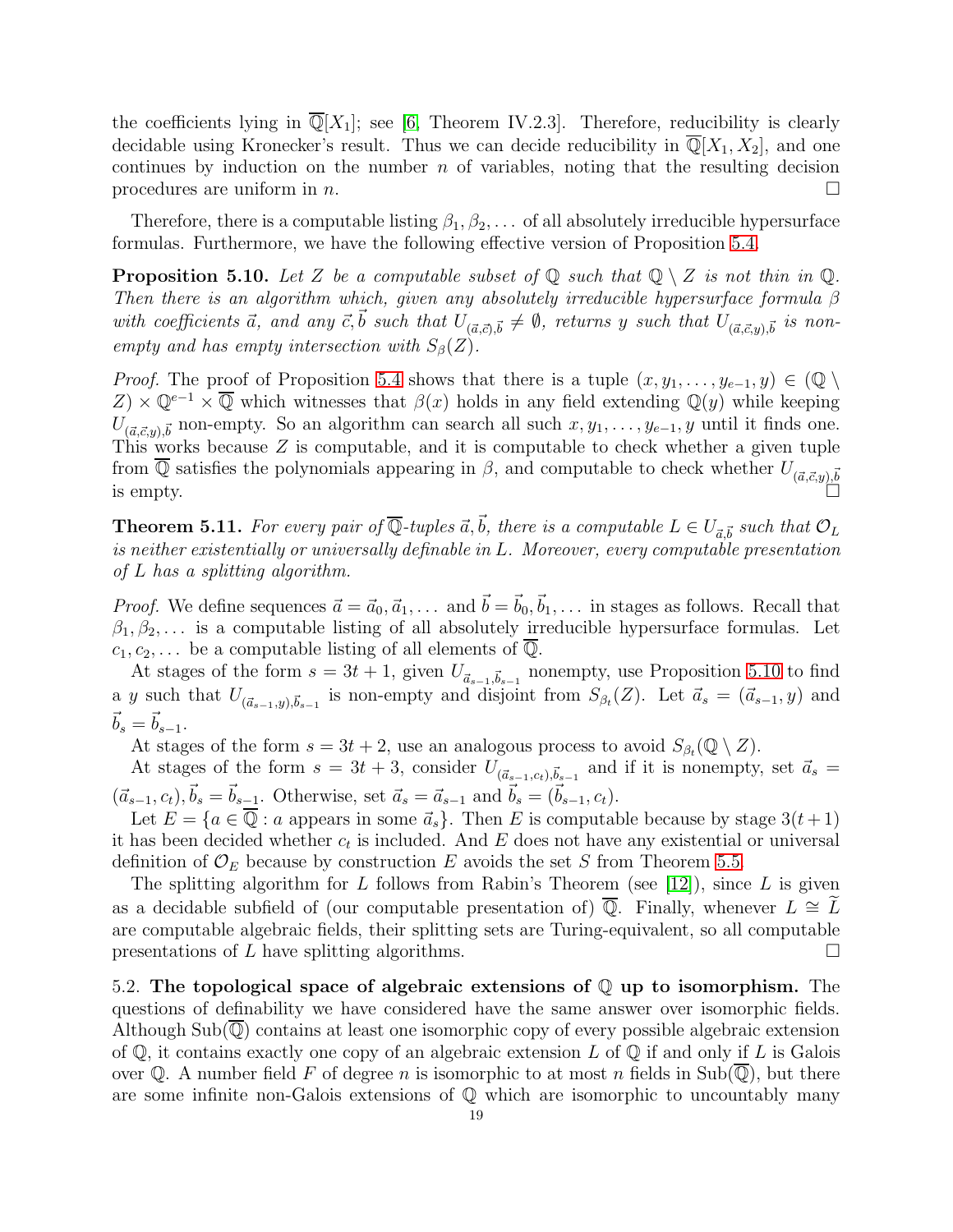elements in  $Sub(\overline{\mathbb{Q}})$ . Therefore, given the isomorphism invariance of the property under consideration, one might wonder if the results of the previous section have been skewed by the fact that some isomorphism classes are more represented in  $\text{Sub}(\mathbb{Q})$  than others.

Thus it is also of interest to consider the collection of algebraic extensions of Q up to isomorphism as a topological space, as was done in [\[9\]](#page-20-10). We denote this set by  $\text{Sub}(\mathbb{Q})/\cong$ . From the perspective of number theory, the set  $Sub(\overline{\mathbb{Q}})/\cong \text{can}$  be identified as a quotient of  $\text{Sub}(\overline{\mathbb{Q}})$  by the absolute Galois group  $G = \text{Gal}(\overline{\mathbb{Q}}/\mathbb{Q})$ , which equates isomorphic fields. The topology on  $\text{Sub}(\overline{\mathbb{Q}})/\cong$  is the quotient topology which it inherits from  $\text{Sub}(\overline{\mathbb{Q}})$ .

Alternatively, from the perspective of computability theory, one could begin with the space  $\mathcal{ALG}_0^*$  of all possible presentations of algebraic extensions of  $\mathbb Q$  in a certain language. This is done in [\[9\]](#page-20-10) and the relevant language in this case is the language of rings enlarged to include additional predicates for the existence of roots of monic one-variable polynomials. Equating isomorphic fields and taking the quotient topology leads to the space  $ACG_0^*$   $\cong$ , which coincides with  $Sub(\overline{\mathbb{Q}})/\cong$  despite various differences between  $\mathcal{ALG}_0^*$  and  $Sub(\overline{\mathbb{Q}})$ . For example, in  $ACG_0^*$ , every isomorphism class is represented with uncountably many copies. For details about  $\mathcal{ALG}_0^*$ , we refer the reader to [\[9\]](#page-20-10).

Returning now to Sub $(\overline{\mathbb{Q}})/\cong$ , observe that for any  $U_{\vec{a},\vec{b}}$ , the following set is the smallest G-invariant subset of Sub(Q) containing  $U_{\vec{a}, \vec{b}}$ . It is also clopen, as there are only finitely many images  $\varphi(\vec{a}), \varphi(\vec{b})$ .

$$
GU_{\vec{a},\vec{b}} := \{ \varphi(L) : L \in U_{\vec{a},\vec{b}}, \varphi \in G \} = \bigcup_{\varphi \in G} U_{\varphi(\vec{a}),\varphi(\vec{b})}
$$

It follows that the quotient map  $q : Sub(\overline{\mathbb{Q}}) \to Sub(\overline{\mathbb{Q}})/\cong$  is open and the images of the sets  $GU_{\vec{a},\vec{b}}$  form a clopen basis for  $\text{Sub}(\overline{\mathbb{Q}})/\cong$ .

**Proposition 5.12** (Theorem 3.3, [\[9\]](#page-20-10)). Sub( $\overline{\mathbb{Q}}$ )/≅ is homeomorphic to Cantor space.

*Proof.* The follows because Sub $(\overline{\mathbb{Q}})/\cong$  is compact, has a countable clopen basis, and has no isolated points. The last condition follows because any non-empty  $GU_{\vec{a}, \vec{b}}$  contains at least two non-isomorphic fields.

Therefore, notions of meager and co-meager make sense in  $\text{Sub}(\overline{\mathbb{Q}})/\cong$ . In order to transfer the all our results about Sub( $\overline{Q}$ ) to results about Sub( $\overline{Q}$ )/ ≅, we only need to check the following.

**Proposition 5.13.** Let  $S \subseteq Sub(\overline{\mathbb{Q}})$  be as defined in [\(5\)](#page-16-2), and let  $q : Sub(\overline{\mathbb{Q}}) \to Sub(\overline{\mathbb{Q}})/\cong$ be the quotient map. Then  $q(S)$  is meager in Sub $(\overline{Q})/\cong$ .

*Proof.* Observe that  $S = \bigcup_{\beta} GS_{\beta}$ , where  $\beta$  ranges over the absolutely irreducible hypersurface formulas and

$$
GS_{\beta} := \bigcup_{\varphi \in G} S_{\varphi(\beta)}.
$$

Here  $\varphi(\beta)$  denotes the result of applying  $\varphi$  to all coefficients appearing in  $\beta$ . There are only finitely many possible outcomes, so  $GS_\beta$  is a finite union of nowhere dense sets, and thus is nowhere dense. Additionally, since each  $S_\beta$  is closed, so is  $GS_\beta$ . Also, by construction  $GS_{\beta}$  is G-invariant. Since  $\text{Sub}(\overline{\mathbb{Q}}) \setminus GS_{\beta}$  is dense open and q is an open map, its image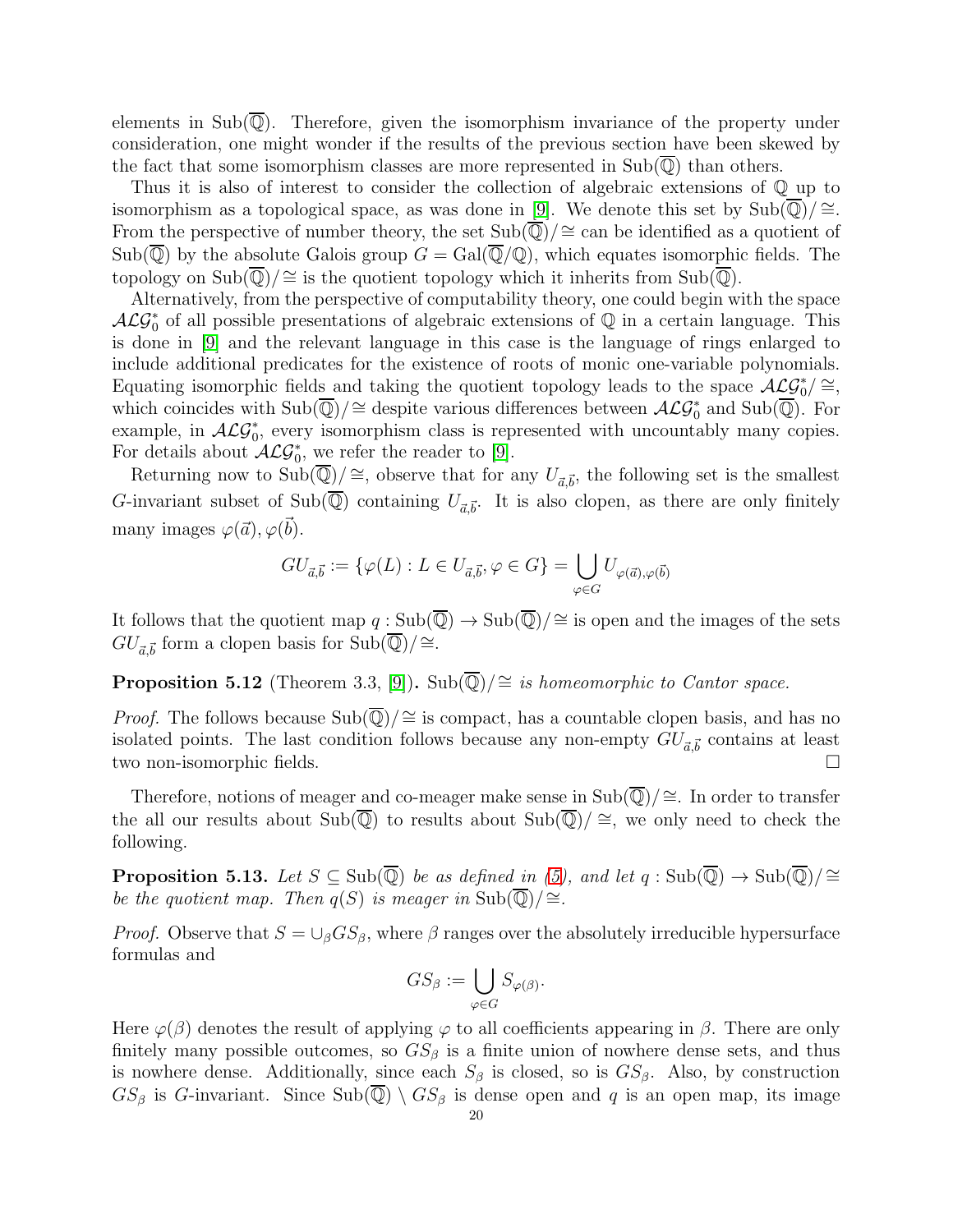$q(\text{Sub}(\overline{\mathbb{Q}}) \setminus GS_\beta)$  is dense open. Therefore, by G-invariance of  $GS_\beta$ ,  $q(GS_\beta)$  is nowhere dense. Thus  $q(S) = \bigcup_{\beta} q(GS_{\beta})$  is meager.

Therefore, we have the following analogues of the results of the previous section.

Corollary 5.14. The following sets are meager in Sub $(\overline{\mathbb{Q}})/\cong$ :

- (1) The set of isomorphism types of fields L in which  $\mathcal{O}_L$  is existentially or universally definable.
- (2) The set of isomorphism types of fields in which  $\mathbb Z$  is existentially or universally definable.
- (3) The set of isomorphism types of fields L in which some number field  $F \subset L$  is existentially definable.

*Proof.* These sets are all contained in  $q(S)$ .

It may seem equally natural to consider the Lebesgue measure on Cantor space and transfer it to Sub( $\mathbb{Q}/\cong$ , using some computable homeomorphism such as that obtained in [\[9,](#page-20-10) Theorem 3.3]. This is attempted to some extent in [\[9\]](#page-20-10), but the resulting measure is not canonical: it depends to a great extent on arbitrary choices that are made during the construction of the homeomorphism. Indeed, the notion of *Haar-compatible measure*, put forth in [\[9\]](#page-20-10), has had to be abandoned, as the reality is more complicated than the analysis in that article recognized. We hope to investigate this situation, and measure-theoretic perspectives in general, more fully in the near future.

### **REFERENCES**

- <span id="page-20-1"></span>[1] DAVIS, M., PUTNAM, H., AND ROBINSON, J. The decision problem for exponential diophantine equations. Ann. of Math. (2) 74 (1961), 425–436.
- <span id="page-20-11"></span><span id="page-20-2"></span>[2] EDWARDS, H. M. Galois theory, vol. 101 of Graduate Texts in Mathematics. Springer-Verlag, New York, 1984.
- [3] FRIED, M. D., HARAN, D., AND VÖLKLEIN, H. Real Hilbertianity and the field of totally real numbers. In Arithmetic geometry (Tempe, AZ, 1993), vol. 174 of Contemp. Math. Amer. Math. Soc., Providence, RI, 1994, pp. 1–34.
- <span id="page-20-6"></span>[4] Fukuzaki, K. Definability of the ring of integers in some infinite algebraic extensions of the rationals. MLQ Math. Log. Q. 58, 4-5 (2012), 317–332.
- <span id="page-20-7"></span><span id="page-20-4"></span>[5] KOENIGSMANN, J. Defining Z in Q. Ann. of Math. (2) 183, 1 (2016), 73–93.
- <span id="page-20-8"></span>[6] LANG, S. Algebra, third ed., vol. 211 of Graduate Texts in Mathematics. Springer-Verlag, New York, 2002.
- [7] Liu, Q. Algebraic geometry and arithmetic curves, vol. 6 of Oxford Graduate Texts in Mathematics. Oxford University Press, Oxford, 2002. Translated from the French by Reinie Erné, Oxford Science Publications.
- <span id="page-20-10"></span><span id="page-20-0"></span>[8] Matiyasevich, J. V. The Diophantineness of enumerable sets. Dokl. Akad. Nauk SSSR 191 (1970), 279–282.
- <span id="page-20-5"></span>[9] Miller, R. Isomorphism and classification for countable structures. Computability 8, 2 (2019), 99–117.
- [10] Park, J. A universal first-order formula defining the ring of integers in a number field. Math. Res. Lett. 20, 5 (2013), 961–980.
- <span id="page-20-3"></span>[11] Poonen, B. Characterizing integers among rational numbers with a universal-existential formula. Amer. J. Math. 131, 3 (2009), 675–682.
- <span id="page-20-12"></span><span id="page-20-9"></span>[12] RABIN, M. Computable algebra, general theory, and theory of computable fields. Trans. AMS 95 (1960), 341–360.
- [13] REID, M. Undergraduate commutative algebra, vol. 29 of London Mathematical Society Student Texts. Cambridge University Press, Cambridge, 1995.